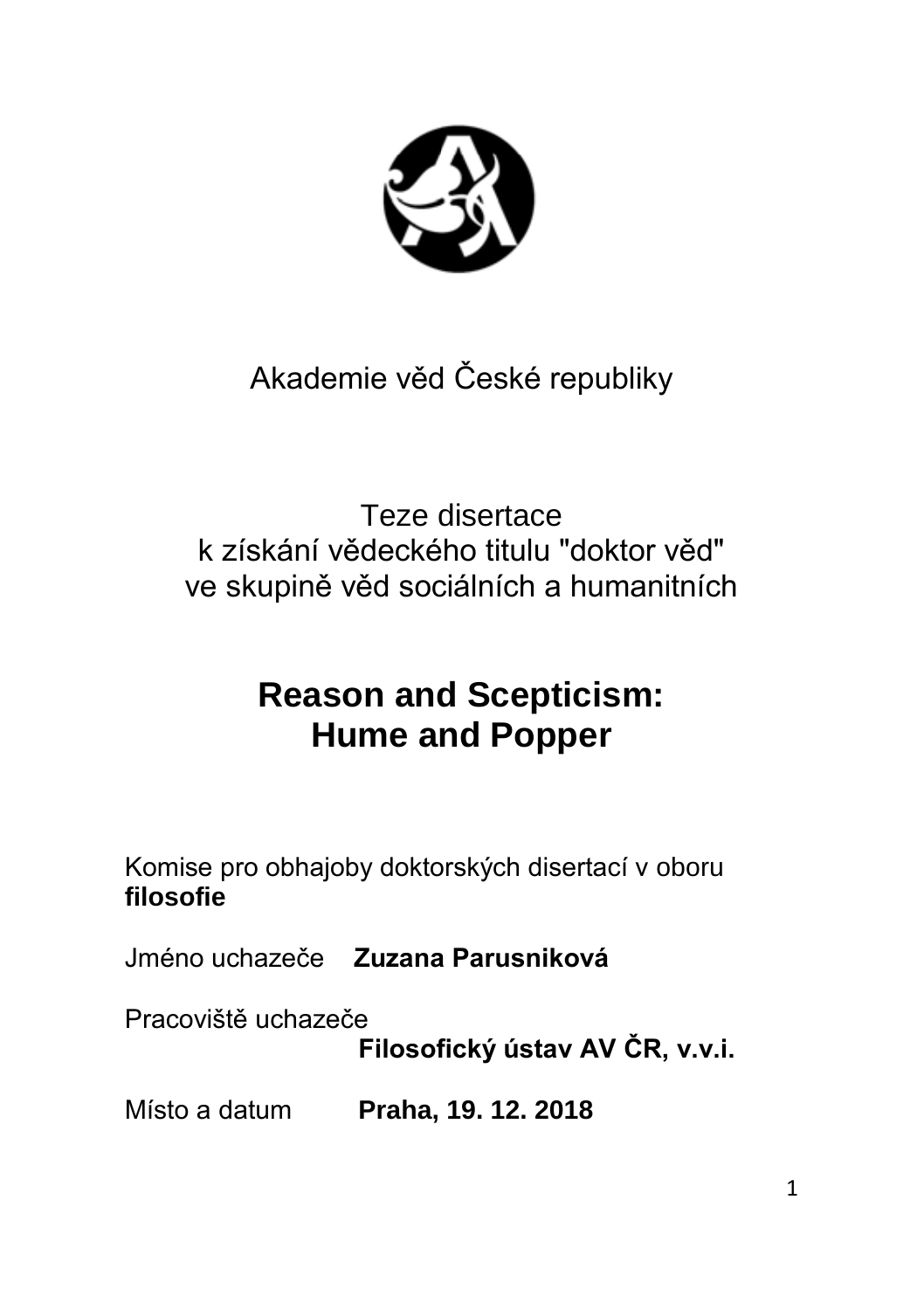#### **INTRODUCTION**

Scepticism is the essence of philosophy. The original meaning of the Greek word *skepthestai* – to look, to view – implies the act of rational inquiry into the nature of things. Instead of taking at face value the given truths based on myth or religion, *philosophy makes us wonder*; look around anew and seek rational explanations of the structure of this world and the Cosmos, of our place within it and our abilities to acquire knowledge. Naturally, as it progressed philosophy branched out into many areas and specific disciplines; yet the wonder in which scepticism and reason team up remains at the root of philosophizing.

In the narrower sense – and in the standard usage today – scepticism stands for *an attitude of doubt*. It is a logical consequence of the state of wonder that doubts often concern those rational faculties which themselves gave birth to philosophy. After all, the Greek word *thaumazein* (to wonder) means both opening eyes wide and plunging into dark, after all things, including our mind, require new grounding. The scope and severity of doubting differs in various sceptical movements and at different times, sometimes claiming that our fallibility may be corrected by using proper methods of reasoning, but sometimes admitting to fatal limitations if not impotence of our reason. These two sceptical stances are discussed in this dissertation as represented by Karl Raimund Popper and David Hume.

Popper challenged all forms of traditional rationalism in which reason is expected to provide good reasons (rational justification) for knowledge claims; as a solution he proposed *a vision of reason defined by its negative, falsificationist powers*. Yet this destructive role of reason carries an *optimistic epistemological*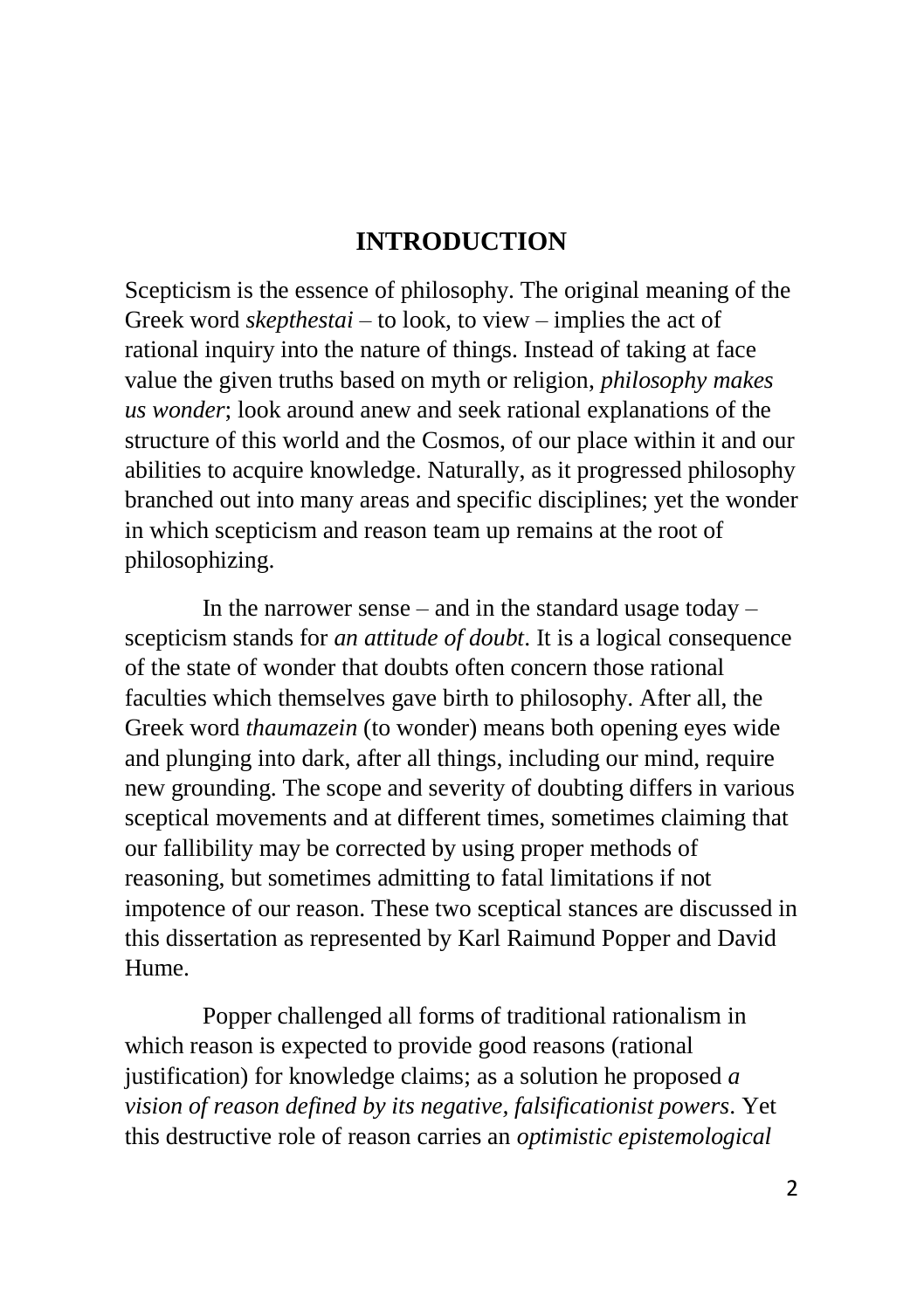*message*; through advancing bold conjectures and finding errors we discover new problems to be solved and thus make knowledge grow. Here, I argue, lies the greatest potential of Popper's philosophy, leading to a revolutionary conception of rationality. I defend Popper against most of his critics who regard his falsificationism as too extreme, and introduce him as an original and provocative philosopher whose philosophical message has great relevance today.

Hume came to a sceptical conclusion regarding our inductive reasoning but in contrast to Popper he resigned on the possibility of providing our knowledge with a rational warrant. Hume challenged the dominant claim of early modern philosophy that philosophy should draw as close to science as possible and *consistently held radical scepticism concerning the rational foundations of science*. In this point I argue against the dominant trends in the contemporary Hume scholarship which assume that finding some science-friendly interpretation of Hume (e.g. naturalism, mitigated scepticism, realism) would somehow increase his philosophical value.

*Popper was directly influenced by Hume´s critique of induction*, specifically by his argument that it is not possible to justify by demonstrative reasoning the principle of induction, termed the uniformity principle by Hume. This problem was very much alive in the thought of the Vienna Circle with which Popper interacted; however, Popper solved the problem differently to them, by claiming that induction is not only logically flawed but does not exist even as a way of acquiring knowledge. Through this critical confrontation with Hume Popper developed his unique conception of rationality based on the hypothetico-deductive model of cognition and the imperative of criticism.

However, Hume and Popper were two philosophers of distinct eras and dealt with very different problems. Interpreting their scepticisms through these historical contexts and within the intellectual frameworks of their times is the main principle of my methodological approach.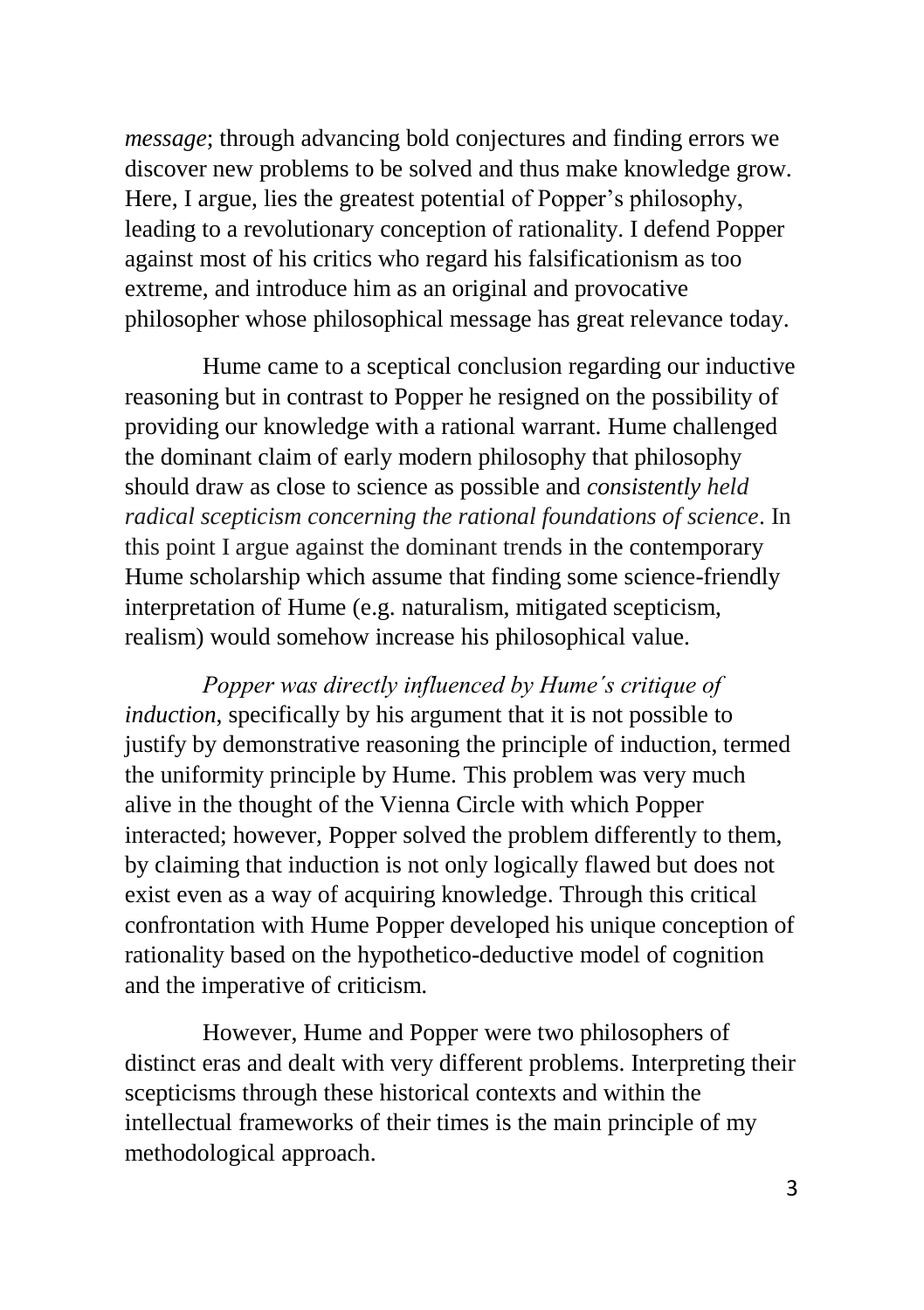This dissertation consists of a short monograph on Hume's scepticism and a selection of papers dealing with critical rationalism and with Popper's treatment of Hume.

## **DAVID HUME, SCEPTIC**

I identify three constituents in Hume's epistemology: (1) the emerging (early)modern paradigm in philosophy that placed the autonomy of the individual and his cognitive abilities in the centre of its discourse, (2) empiricism restricting the rational warrant to knowledge derived from experience, and (3) the Pyrrhonian legacy in which the weakness of reason is calmly accepted. I introduce Hume as a fascinating figure standing between the ancients and the moderns, taking each position to its logical conclusion.

The early-modern (Cartesian) paradigm gave rise to a new kind of scepticism, involving doubt not just about the adequacy of our knowledge but about the very existence of a world independent of the self. The impossibility of reaching beyond one's mind is reflected in Hume's phenomenalism. His empiricism led to scepticism about the rational foundations of knowledge since we cannot, according to Hume's copy principle, rationally legitimate our spontaneous cognitive acts. Pyrrhonism enabled Hume to leave us perplexed yet able not to worry about epistemological scepticism. Within his science of man, philosophy should rather focus on other, more rewarding areas of inquiry – on the common world, morals, society – and become a guide to a balanced, happy life.

#### **The Cartesian Roots of Hume's Scepticism**

The Cartesian strand of Hume's scepticism unfolds from the revolutionary change in seventeenth century philosophy that can be called a *turn to the subject;* the old metaphysical framework in which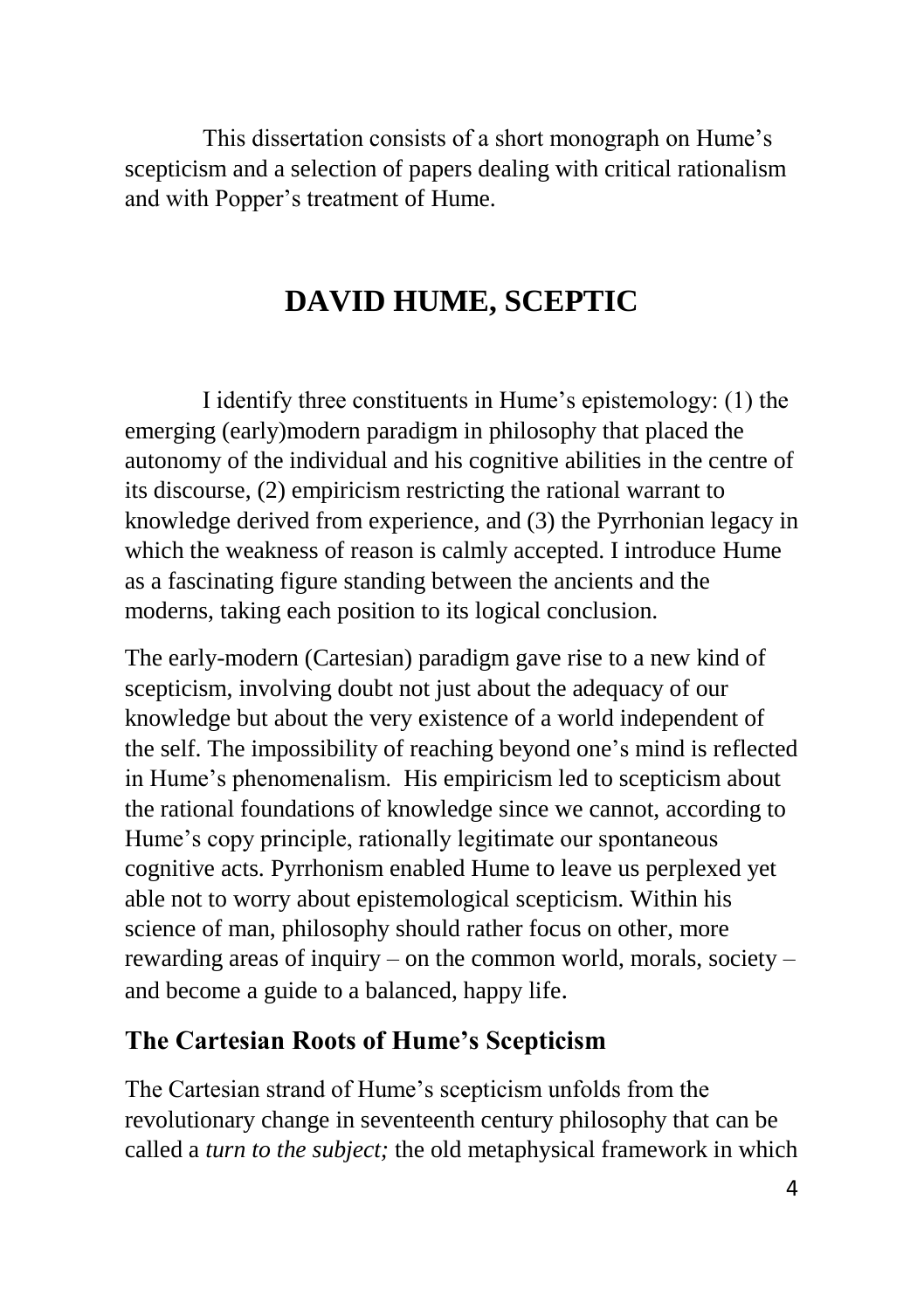everything, including our mind, was structured by a universal order was replaced by the independent human mind that broke free from any higher authority and became an autonomous and constructive cognitive agent. Descartes was the first to advance this idea and caused a paradigmatic change in philosophy that opened the modern era. I argue that Hume developed his philosophy on this ground; the fact that Hume turns to experience while Descartes turns to pure intellectual insight testifies to a secondary level of differences.

The shift from metaphysics to the autonomous cognizing mind can be best explained by contrasting some central themes in metaphysics with the position of modern philosophy. I formulate two main assumptions that were formative in the metaphysical tradition. Firstly, a metaphysical grounding united all being in a meaningful ontological structure, comprising of heavens, nature and man. The scientific and philosophical revolution that began to take off from Renaissance can be described roughly as bringing forth the destruction of the Cosmos, by undermining the conception of the world as a finite, closed, and hierarchically ordered whole.

Secondly, in metaphysics man, due to his reason and knowledge, was a privileged being capable of the highest degree of participation in the divine. Yet *cognition was integrated in the allencompassing order and was subordinate to it*. Cognition was an ontologically anchored process integrated within the structure of Being. Descartes broke this millennia-long tradition in a simple announcement: "My plan has never gone further (*sic!*) than an attempt to reform my own thoughts and rebuild them *on ground that is altogether my own*." [italics mine] (Descartes 1979, 18).

The autonomy of the individual mind gave man unprecedented privileges. At the same time, it led to the *imprisonment of the subject in itself*. The world in its allencompassing unity was lost and *man lost the sense of belonging to the universe*. That was the price to pay for the newly acquired intellectual freedom. "For Hume, the human being is no longer the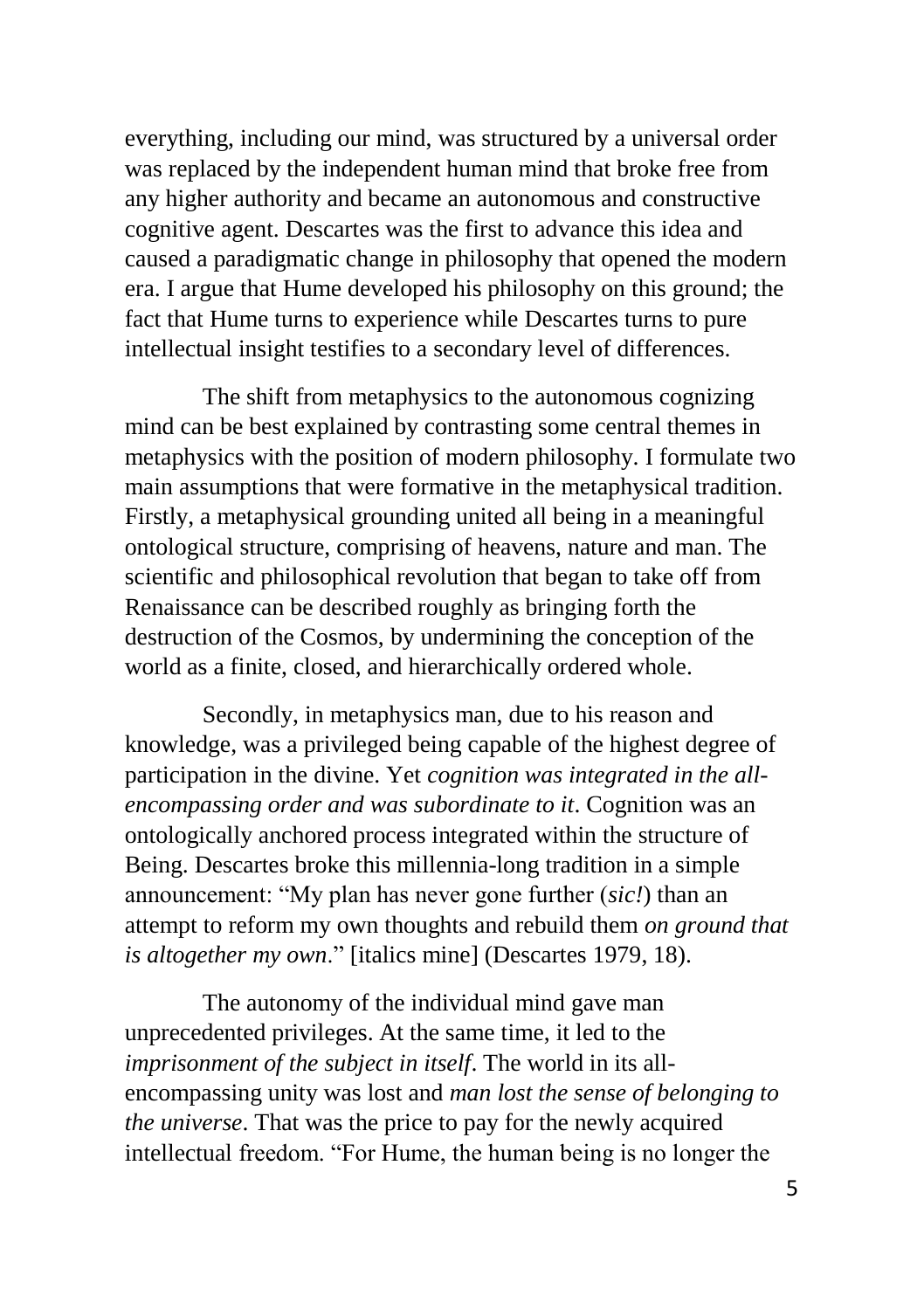darling, even the fallen darling, of the cosmic order, the pinnacle of a rational plan executed by a benevolent deity who built us in his own image" (Blackburn 2008, 7). Our consciousness is a boundary that cannot be transcended, and the mere existence of something external to my mind lies beyond the scope of any rationally justifiable argumentation. As described by Husserl, "empiricist skepticism brings to light what was already present in the Cartesian fundamental investigation … namely, that all knowledge of the world, the prescientific as well as the scientific, is an enormous enigma" (Husserl 1970, 89-90).

The Cartesian turn thus leads to phenomenalism. The question "what (if anything) is beyond our mind? – and how can it be established?" bothered philosophers then and has ever since. Most philosophers then were also scientists and they simply could not give up on reality – but not so Hume. The unique feature of Hume's approach can be identified as the *suspension of judgement on matters of existence* since this issue is beyond experience. Hume observes that our beliefs are unaffected by this scepticism but are also beyond the jurisdiction of reason. Hume defines this position clearly: "Let us chace our imagination to the heavens or to the utmost limits of the universe; we never really advance a step beyond ourselves, nor can we conceive any kind of existence, but those perceptions, which have appeared in that narrow compass. This is the universe of our imagination" (T 67-8). Have our perceptions their source in real objects, in our minds or in some divine being? In Hume's view none of these possibilities can be confirmed or rejected and therefore the suspension of judgement remains the only truly sceptical conclusion – and one that was very close to Hume's sentiment, strongly influenced by neo-Pyrrhonism (as discussed in section 3).

From this position I criticize the so-called New Hume interpretation according to which Hume is a sceptic only in epistemology while remaining an ontological realist (see Wright 1983, Strawson 1989, Read and Richman 2007). First of all, this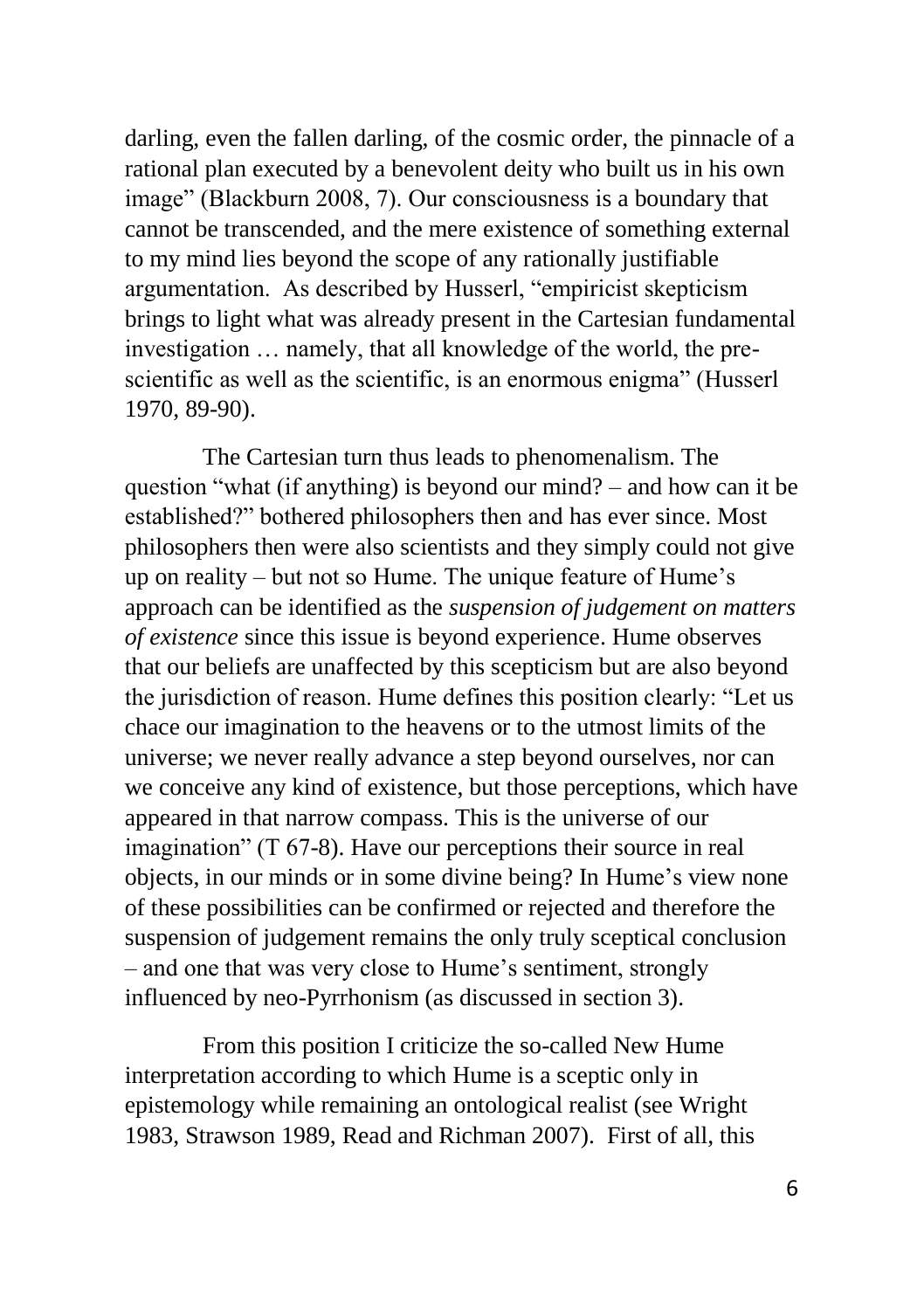interpretation – as for instance Millican (2007a, b) demonstrates – does not fit into the philosophical context of Hume's writings from the *Treatise* and the *Abstract* to the *Enquiry*. But my main claim is that ontological inquiries are explicitly made redundant by Hume since nothing can be asserted about any reality external to the mind; if we proceed from the position of consciousness *epistemology is also a limiting horizon of our inquiries*.

#### **The Empiricist Roots of Hume's Scepticism**

Empiricism is considered the keystone of Hume's philosophy. It proceeds from the rule that all knowledge must be based on observation and experience. Hume analyzes how we, by various steps of connecting and combining impressions, derive ideas – impressions and ideas delineate the mental world that conforms to the rationally legitimate methodology and keeps our understanding away from metaphysics. This empiricist account of knowledge is encapsulated in the *copy principle*: "*all our simple ideas in their first appearance are deriv'd from simple impressions, which are correspondent to them, and which they exactly represent*" (T 4).

I provide an overview of Hume's empiricism, including his theory of associations, the conception of causation, the role of memory and imagination and the formation belief. In my approach *I emphasize the sceptical implications of Hume's empiricism for epistemology* and reject those interpretations that either reduce Hume's theory of knowledge to a mere description of how the mind works (e.g. Garrett) or weaken his scepticism by an appeal to some kind of naturalized epistemology (e.g. Millican). Although Hume explicitly set out to undertake an anatomy of human understanding Garrett underestimates the normative impact of the copy principle. Millican's claim that our belief (in causation) is self-justifying does not appreciate the context of Hume's time in which epistemology was supposed to prescribe rational standards for science. This was what Hume could not deliver.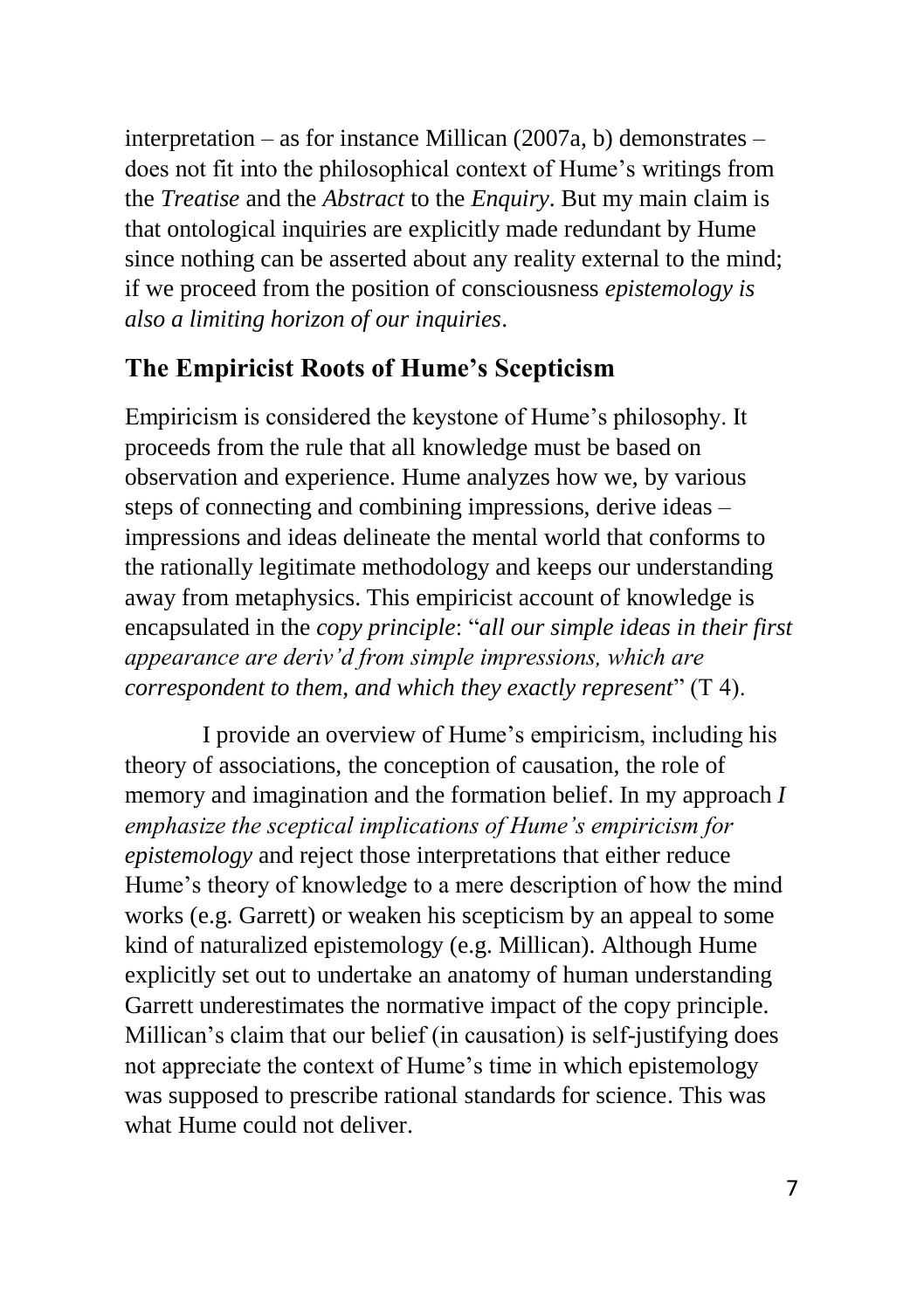To sum up, Hume's scepticism unfolds from the *contradiction between the norm of empiricism (defined in the copy principle) and the real processes in our thinking*. These processes transcend the narrow, straightjacketing scope delineated by Hume's empiricism. In the perspective of rational reflection "no objects have any discoverable connexion together, and all the inferences, which we can draw from one to another, are founded merely on our experience of their constant and regular conjunction" (E 111-12). Yet we naturally and *involuntarily* break the empiricist rules and we unite these broken appearances by the *fiction* of a necessary connection, either causal or substantive.

Even a philosopher who is aware of this dilemma cannot resist the belief in such fictions. Apart from philosophizing in a closet and being then haunted by scepticism, a philosopher also finds himself "absolutely and necessarily determin'd to live, and talk, and act like other people in the common affairs of life" (T 269), and then all doubts vanish like a puff of smoke. Being both a sceptical philosopher and a common man he is trapped in an unenviable position, torn between belief and reason and being perplexed (and traumatized) by this contradiction. Hume's recipe how to solve this traumatizing contradiction is to yield to the current of nature. I do not appreciate – today frequent – attempts to reconcile reason and belief by focusing on the question of the justification of belief in Hume's epistemology; to me, Hume was not even interested in this question, due to his Pyrrhonian views, as discussed in the next section.

I analyze Hume's project to become the 'Newton of human sciences', with his aim of using the experimental method and bringing a similar contribution to mankind in his science of man. Hume did not know much about Newton's science but applied the maxim of experimental method, famously defined by Newton as "hypotheses non fingo".<sup>1</sup> Hume considers the effect of associations

**.** 

<sup>1</sup> As Newton spells out in the *General Scholium*: "For whatever is not deduc'd from the phænomena, is to be called an hypothesis; and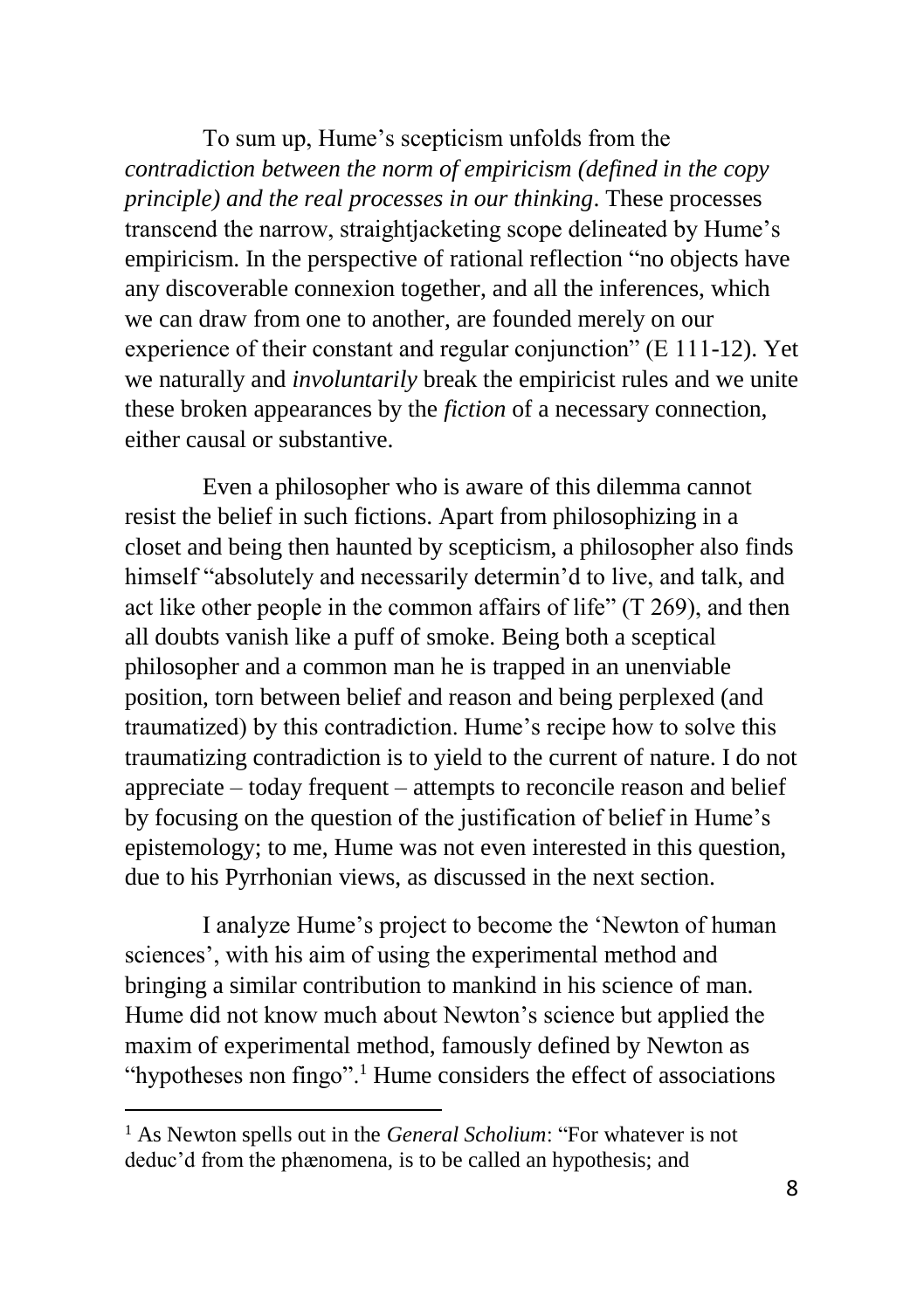equivalent to the force of attraction (i.e. gravity) in Newton's physics; both are the 'cement' of the universe, of the physical and mental realms respectively. I draw attention to the underestimated fact that despite Newton's own claims an interpenetration existed at a fundamental level between his theological and natural works (see Dobbs 2002, Morisson 2011, Snobelen 2001). <sup>2</sup> Hume, on the other hand, remained true to the Newtonian experimental method, free of any metaphysical assumptions (still present in the works of his empiricist predecessors like Gassendi, Huet and even Locke); both Hume's scepticism and its remedy in naturalism lie entirely within the human province.

I further analyze the nature of Kant's awakening from his 'dogmatic slumber' provoked, as Kant explicitly says, by Hume's psychological account of causation. Kant looked for a sounder (*apriori*) foundation that could account for the universal necessity entailed in our thinking and knowledge. Yet Kant's awakening contains one deeper aspect. Hume made Kant realize that our mind works within its own mental province – not needing any objective reality for its operations, <sup>3</sup> but instead *constructing this objectivity through our cognitive acts*. This new direction of philosophy was completed in Kant's Copernican turn, announcing the Enlightenment spirit of man's active mastering of Nature through reason. Hume's claim that "our perceptions are our only objects" (T 213) opens a

-

hypotheses, whether metaphysical or physical, whether of occult qualities or mechanical, have no place in experimental philosophy. In this philosophy particular propositions are inferr'd from the phænomena, and afterwards render'd general by induction" (Newton 1934, 547).

 $2$  Until recently, the extent of Newton's writings on alchemy and theology was not well known because these writing were dispersed around the world; after Newton's death both Cambridege University and the British Library declined to take them on the grounds that Newton's reputation as a scientist would be stained. Thanks to the Newton Project these manuscripts are now being traced, scanned and categorized.

<sup>&</sup>lt;sup>3</sup> Kant postulates the existence of the thing in itself only in the second edition of the *Critique of Pure Reason*.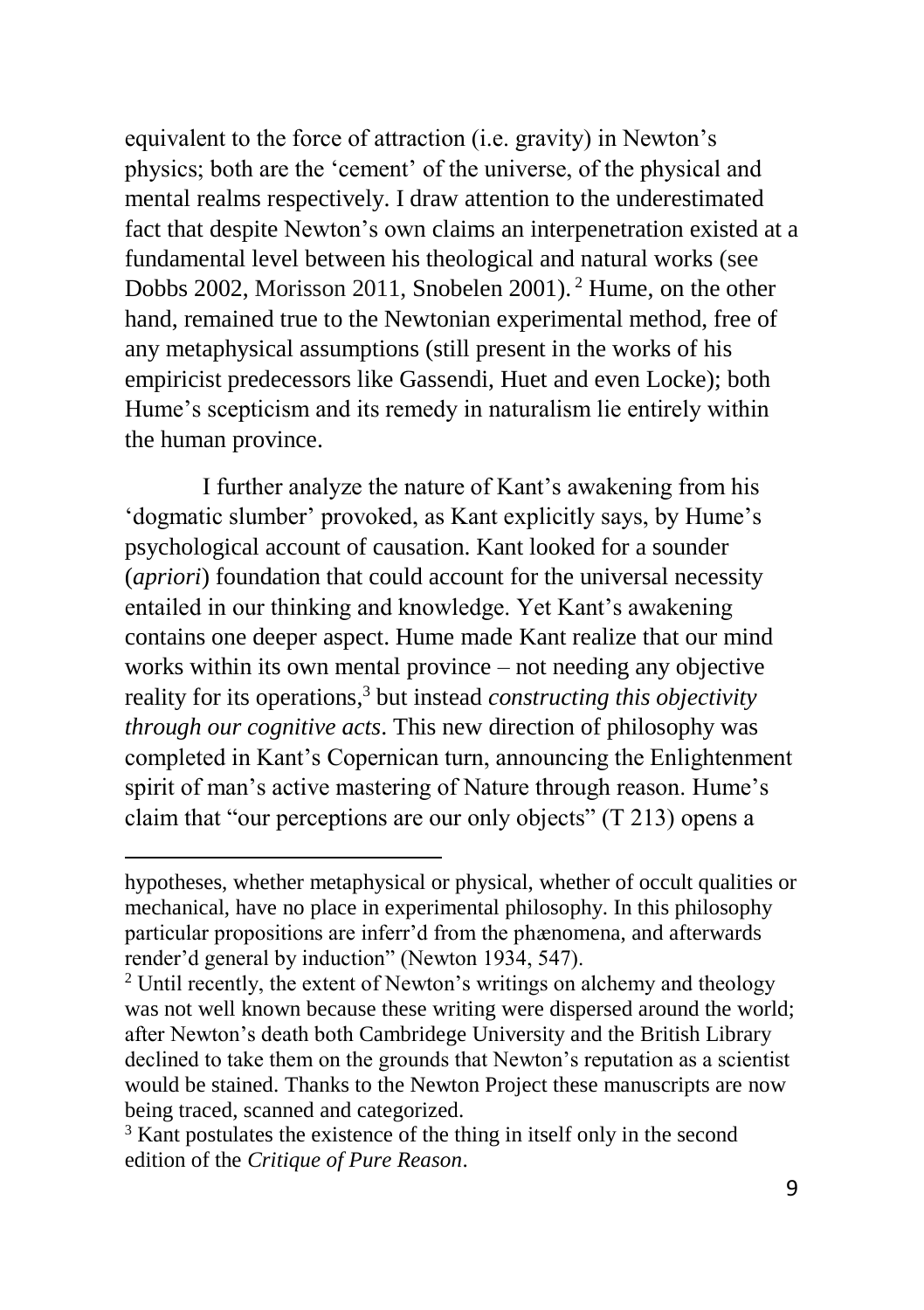new era of philosophical inquiry focusing on the constitution of objectivity *by the subject*.

#### **The Pyrrhonian roots of Hume's Scepticism**

The Pyrrhonian link in Hume's philosophy is analyzed within a broader context of the revival of Pyrrhonism in Western Europe (from the 16<sup>th</sup> century) and its *fundamental influence on the philosophical developments in the (early) modern era*. For this reason, I dedicate three chapters to this problem. One opens the Pyrrhonian theme and outlines the rebirth of Pyrrhonism in France, initiated mainly by Michele Montaigne and spreading quickly in the intellectual world. The second focuses on Hume´s epistemological scepticism and his typically Pyrrhonian solution to it. In the third chapter Hume´s conception of the nature and role of true philosophy is discussed and presented as heavily influenced by Pyrrhonism.

I pay a great deal of attention to Pyrrhonism. I discovered this world through the works of Richard Popkin who initiated wideranging historical and philosophical research into the revival and the impact of Pyrrhonism in Europe. It was eye-opening for me and I have been developing this theme in various directions. I go beyond Popkin´s view in several respects. First, the Pyrrhonian stress on appearances as the limiting case of knowledge was a great inspiration for modern philosophy; modern philosophy, however, went further by questioning the independent existence of the object as the cause of these appearances. Second, due to the Pyrrhonian influence Hume calmly accepted the fact that reason has severe limitations; thus he stood against the optimistic mainstream of early modern epistemology. Third, Pyrrhonism affected Hume´s search for *true* philosophy, characterized by its soothing effects on the mind.

#### **(a) The Rebirth of Pyrrhonism**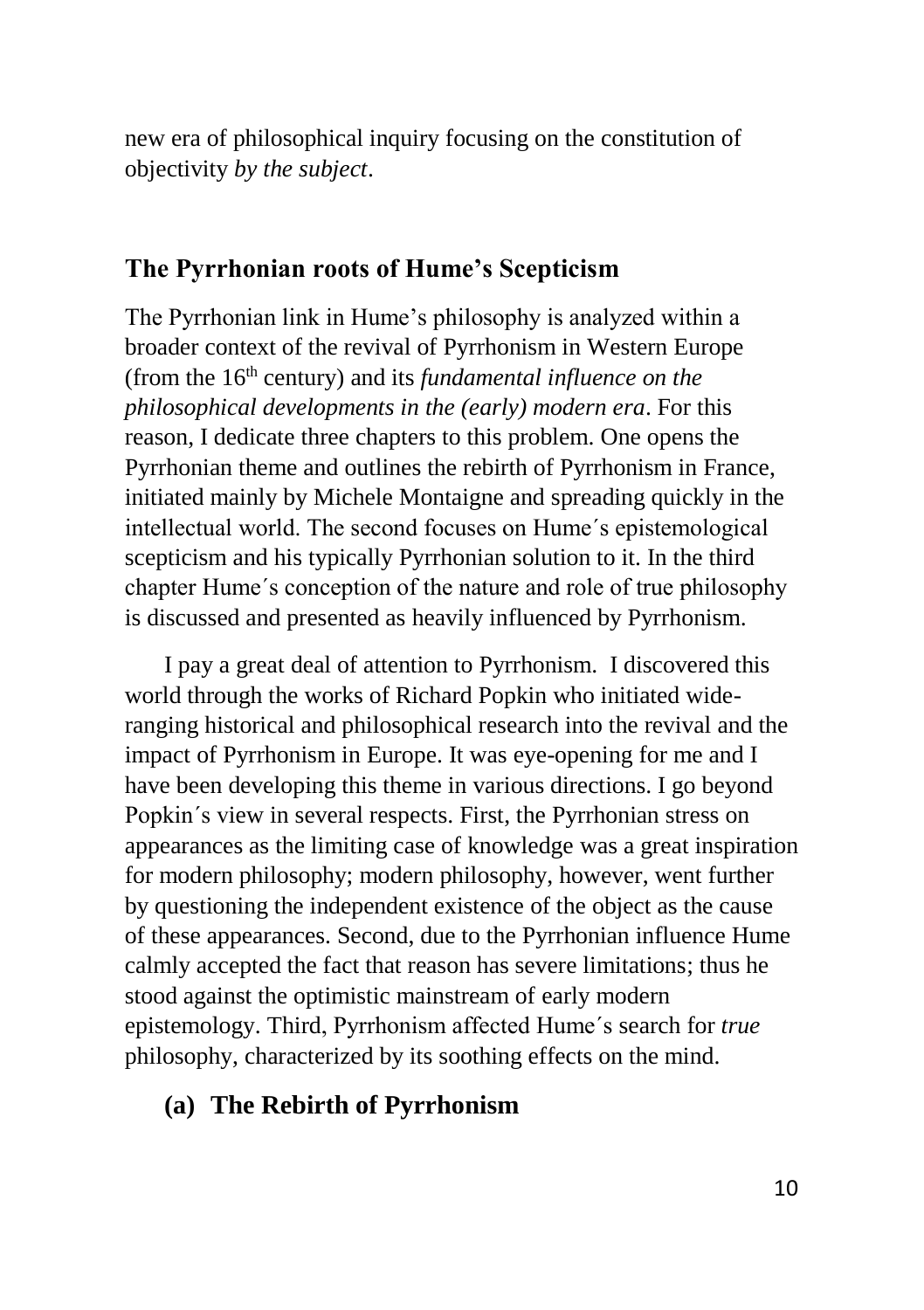The intellectual environment at the turn of the seventeenth century was affected by a deepening crisis in the Aristotelian-scholastic world view. The revival of ancient Pyrrhonism<sup>4</sup> was a fuse that intensified the crisis. It was a fascinating time. The old was shaking but the new ground was not yet prepared and had no plausible theoretical expression at its disposal. After centuries of relative calm, philosophers found themselves on the threshold of a new era and searched for a new philosophical grounding. Pyrrhonism accelerated both the decline of scholastics and the formation of the new position based on the confident self. Even though scepticism was a destructive method, based on subversive arguments concerning the reliability of our senses and reason, these arguments had their source in man's own ability to think.

I show that Michel Montaigne, especially in his *Apology for Raymond Sebond*, brought scepticism to the forefront of philosophical interest. He discusses the arguments of Sextus and Diogenes, Cicero and Erasmus – and compares them with various anti-sceptical positions (Plutarch, Lucretius and Epicurus). Montaigne then examines the variety of sceptical doubts concerning both the senses and rational judgment, undermining thus the traditional scholastic arguments for God's existence. Montaigne advances a general definition of scepticism: "[the sceptics] use their reason for inquiry and debate but never make choices or decisions. If you can picture an endless confession of ignorance, or a power of judgment that never, never inclines to one side or the other, then you can conceive what Pyrrhonism is" (1993, 72).

Yet there are two sides to the newly-born scepticism. *Scepticism was a double-edged sword that had both a liberating and* 

1

<sup>4</sup> This revival was facilitated by two Latin translations of the work of Sextus Empiricus. The first translation of the *Pyrrhoniae Hypotyposes* (*Outlines of Pyrrhonism*) by Henri Estienne appeared in 1562, followed by the translation of *Adversus Mathematicos* (*Against the Mathematicians*) in 1569 by Gentian Hervet.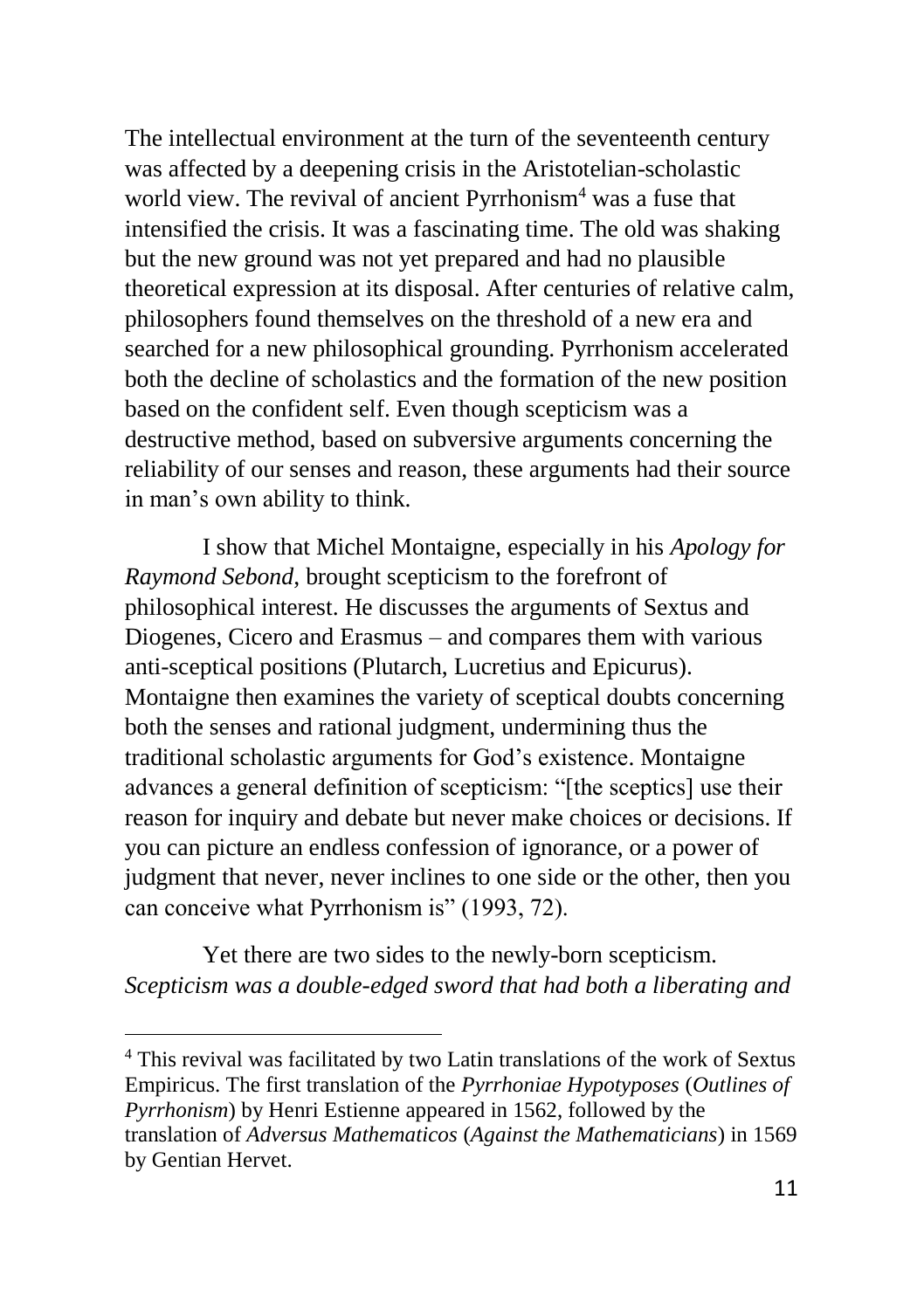*a paralyzing effect on epistemology*. On the one hand, it helped to free man from the traditional authority of scholastic doctrine; scepticism thus *boosted his self-confidence* and helped to release his intellectual potential. On the other hand, it *undermined man's selfconfidence* by illustrating the unreliability of his cognitive faculties, his senses and his rational judgment alike. That clashed with the newly-acquired confidence and hunger for knowledge.

I discuss various strategies used to tackle the negative aspects of scepticism, including the rationalist (Descartes) and the early empiricist (a group around Gassendi, and later Huet). I focus more on the empiricist position that brings us closer to Hume. I view this position as logically inconsistent but pragmatic in order to save the status of science. The French empiricists reduced the scope of legitimate inquiry to appearances given by the senses, advocated caution in generalizations, replaced the ideal of truth with probability, and promoted modesty as a general attitude. I call this position *mitigated scepticism* and refute the popular thesis that mitigated scepticism is Hume´s solution to the pitfalls of excessive Pyrrhonian scepticism.

I also look at another peculiar feature of this period in philosophical and scientific discourse. Despite the fact that the new epistemology tried to establish itself as rid of the old metaphysical baggage, it was still open to influences inherited from the Renaissance (or older); to the mysteries and secrets of Nature, pulsing with energies, spirits, vapours and mysterious powers that were not directly observable, such as aether, sometimes called the fifth element or the quintessence of the universe. Both the metaphysical and the organic perceptions of nature were still present; for instance, the works of Galilei, Gassendi, Boyle and Newton were unique not only for their scientific discoveries but for their strange *mix of rational, sceptical, theological and alchemical influences*. The legacy of the past, including old myths, religious and esoteric elements, generated an atmosphere in which natural scientists still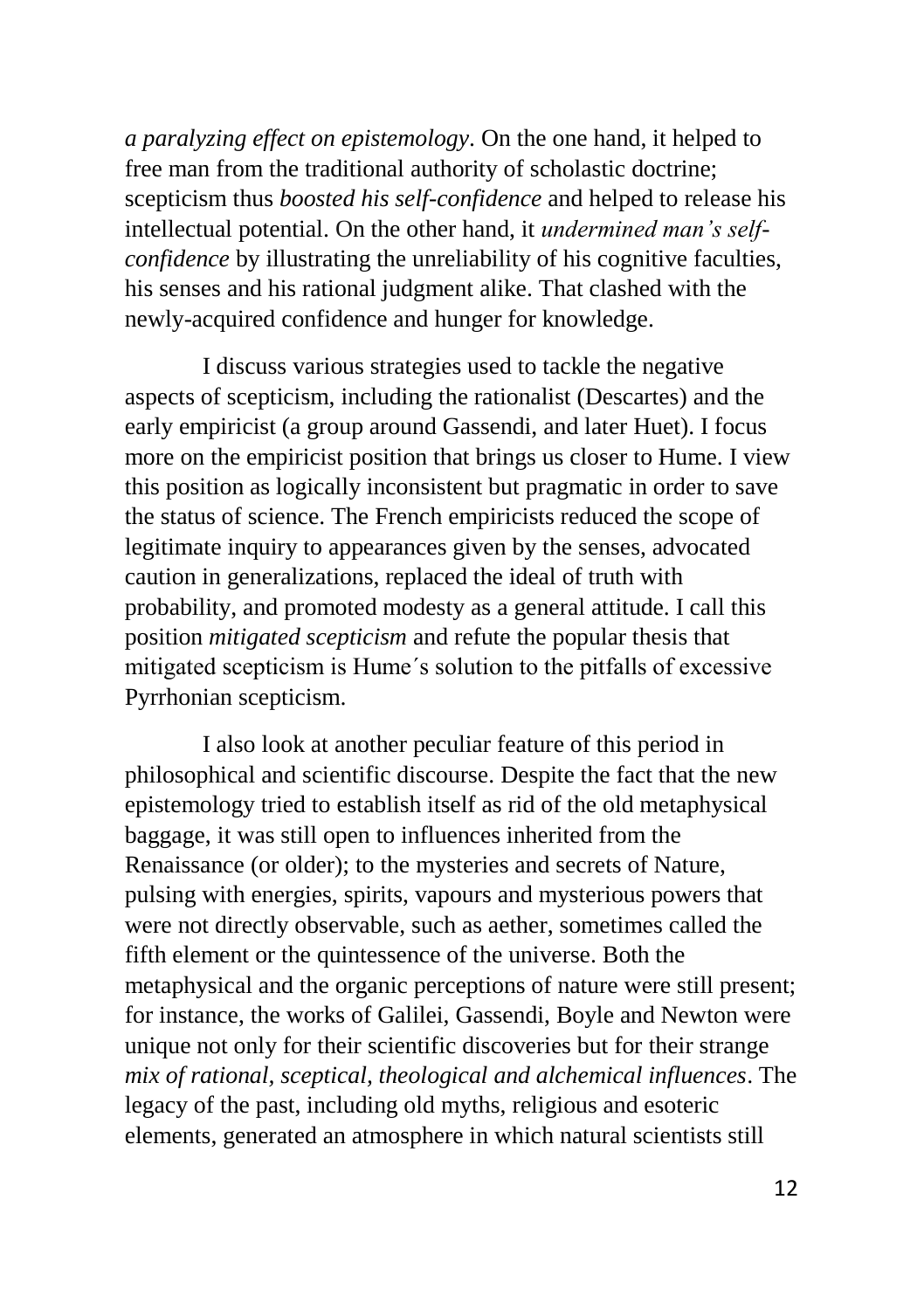believed in an underlying unity of all being, a unity not demonstrable by empirical science.

#### **(b) Hume the Pyrrhonian**

Hume followed the radical line of scepticism that runs from Montaigne and Bayle, and not the meagre mitigated scepticism of the French empiricists, though the common ground in empiricism may tempt us draw such a link.

Hume was directly influenced by Bayle who claims: "our reason is only suitable for making everything perplexing and for raising doubts about everything. No sooner has it built something than it provides means for destroying it (Bayle 1991, 42, Bunel, rem. E); and in a similar tone, our reason "is a principle of destruction and not of edification. It is only proper of raising doubts, and for turning things on all sides in order to make dispute endless … It is only fit to make man aware of his own blindness and weakness" (Bayle 1991, 151, Manicheans, rem. D). This influence explains why Hume so easily accepted the weakness of reason as a predicament we have to live with.

It is difficult, though, to put up with such radical scepticism in life, and the new sceptics – whether radical or mitigated – were looking for some positive anchor. Apart from Hume, all found refuge in fideism. Religion was an integral part of their intellectual and cultural outlook and fideism – not based on reason but an irrational faith – could not be undermined by rational arguments; fideism was thus immune to scepticism. Hume was the first philosopher who got rid of the religious burden and placed the positive anchor of our lives in nature. Most interpretations that do not water down the power of Hume´s scepticism postulate an irreconcilable conflict between reason and nature. To some extent, the tension between these two powers exists. But, following Popkin, I suggest that *Hume's principal novelty consists in allotting intense reflection and instinctive beliefs their own domains.* Hume daringly asserted a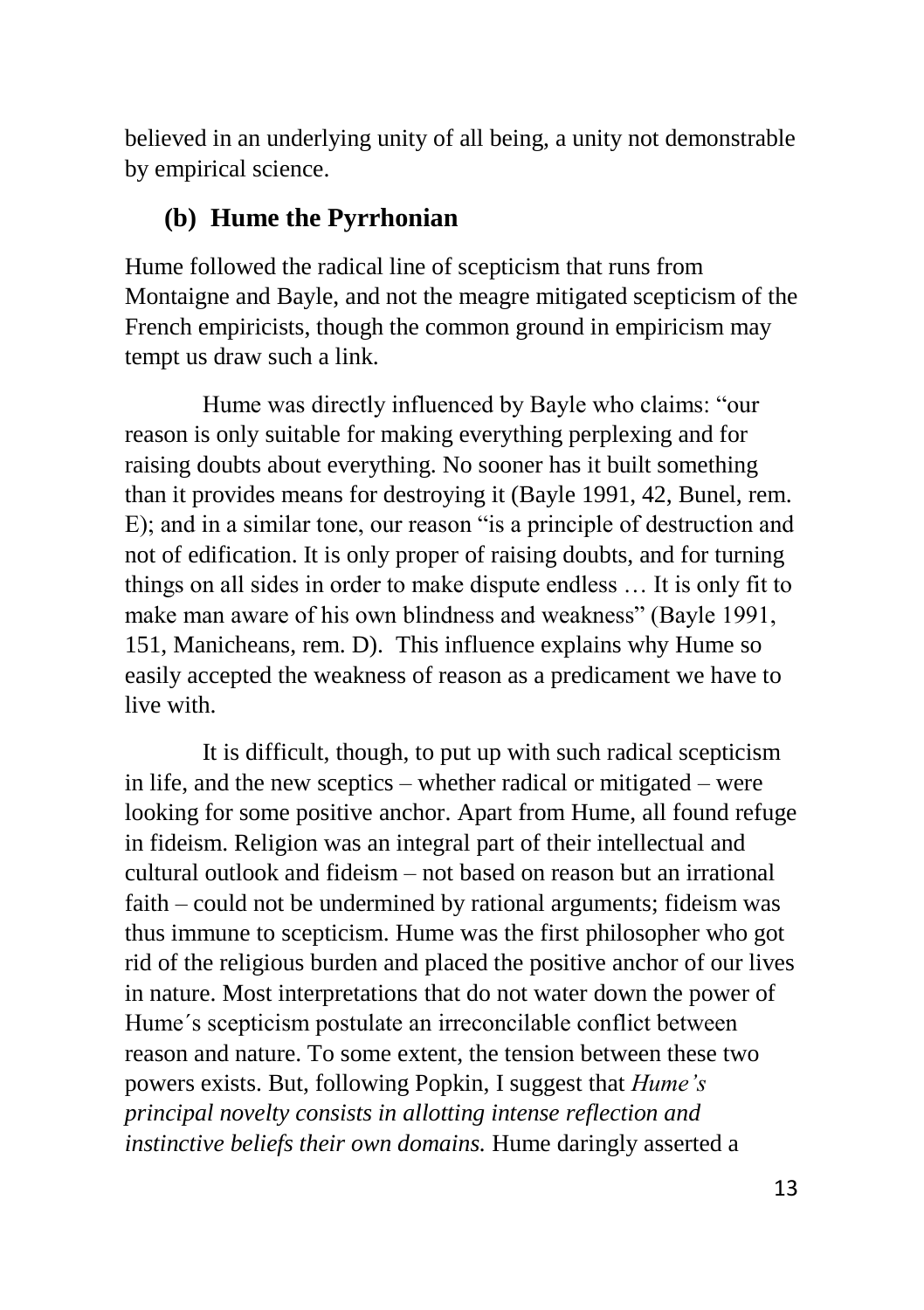disparity that involves a division of labour between reason and nature in place and time.

Hume discovered an inconsistency in the sceptical claim that *we must both stick to appearances and simultaneously suspend belief in them*. Sextus says about Pyrrhonists: "They say what is apparent to themselves and report their own feelings without holding opinions, affirming nothing about external objects" (Annas & Barnes 2000, 7; I, 15.). In a nutshell, the ancient Pyrrhonians ask us to exorcise any flavour of belief from all naturally emerging convictions and to practice maximum detachment from life, corresponding to the high value of *bios theoretikos* in ancient culture.<sup>5</sup>

Hume noticed that this attitude is psychologically intolerable and, instead of bringing us tranquility, would lead to a state of agony; Pyrrho can claim that we cannot assert that honey is sweet but only that it sweetens in a perceptual way, but we cannot get rid of the overwhelming belief that it is *really* sweet; despite having no basis for our opinions we still hold them strongly owing to our psychological and biological constitution. This is what in Popkin's view Hume means by the Pyrrhonian excessive scepticism – its annexation of belief. Apart from the agony of mind, Hume says, it would also destroy life: "all discourse, all action would immediately cease; and men remain in a total lethargy, till the necessities of nature, unsatisfied, put an end to their miserable existence" (E 160).

Hume corrects this mistake. He encourages the sceptic to apply radical doubts in reflection, and to assent to natural beliefs as any other man at other times does. The trick to get away from the psychological torture, inherent in the ancient Pyrrhonism, is to separate the two areas and grant each of them its own full right. The clash between them is not threatening because we *do not inhabit* 

 5 I discuss at length whether the Pyrrhonians really wanted to suspend beliefs (see Burnyeat 1993, Frede 1998, Barnes 1998, Hankinson 1995) and arrive at an affirmative answer.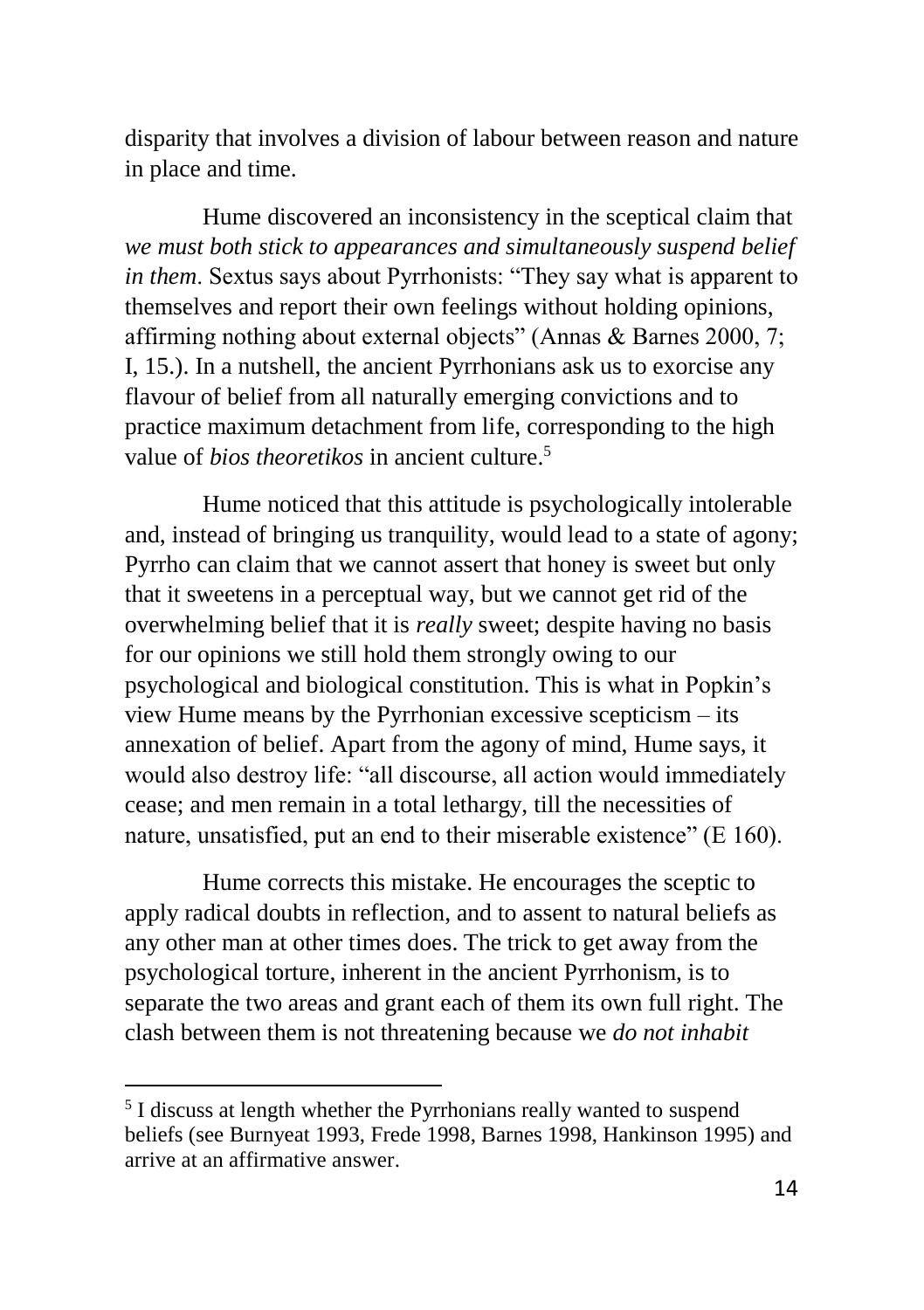*these areas simultaneously*. In this move, Hume distances himself from the old Pyrrhonists ("those sceptics") and calls them a "fantastical sect". According to Popkin, the *separation* of these two areas is the core of Hume's mitigated scepticism; it thus does not involve any kind of taming or subduing of scepticism, but a mere acknowledgement that a sceptic "will doubt when he must and believe when he must' – and this is all that mitigated scepticism amounts to" (Popkin 1980, 132).

This separation enables us to achieve peace of mind; as mentioned before, Hume, as a true Pyrrhonian, considers this the main goal of philosophy. Yet he conceives of *ataraxia* somewhat differently from the old sceptics. The original connotations were tied to quietude of mind, to detachment from life, to indifference to excitement. Hume changed this ideal by placing it in the bustle of life. While the Pyrrhonists put an emphasis on the contemplative character of tranquility, Hume added a more frivolous flavour to it and emphasized elements of pleasure and joy.

Popkin terms Hume's scepticism "mitigated scepticism" in a completely new sense – mitigation does not apply to epistemology but only to the fact that scepticism *does not collide with our natural (including our cognitive) inclinations* since they lead separate lives and play by different rules. I now think that it is not a fortunate term. I rather suggest that mitigated scepticism signals Hume's *hasty retreat from the epistemological field* (see Baier 1991). This retreat was unsystematic but Hume was impatient to focus on common life in which reflection does not interfere. In common life and in society scepticism acquires a different, more agreeable role of balancing curiosity, modesty and a degree of doubt; a small tincture of Pyrrhonism is recommended to "abate the pride of the learned and remind them of the universal perplexity and confusion, which is inherent in human nature" (E 161). This conclusion brings us to Hume's views on the role of philosophy, which also has some Pyrrhonian features.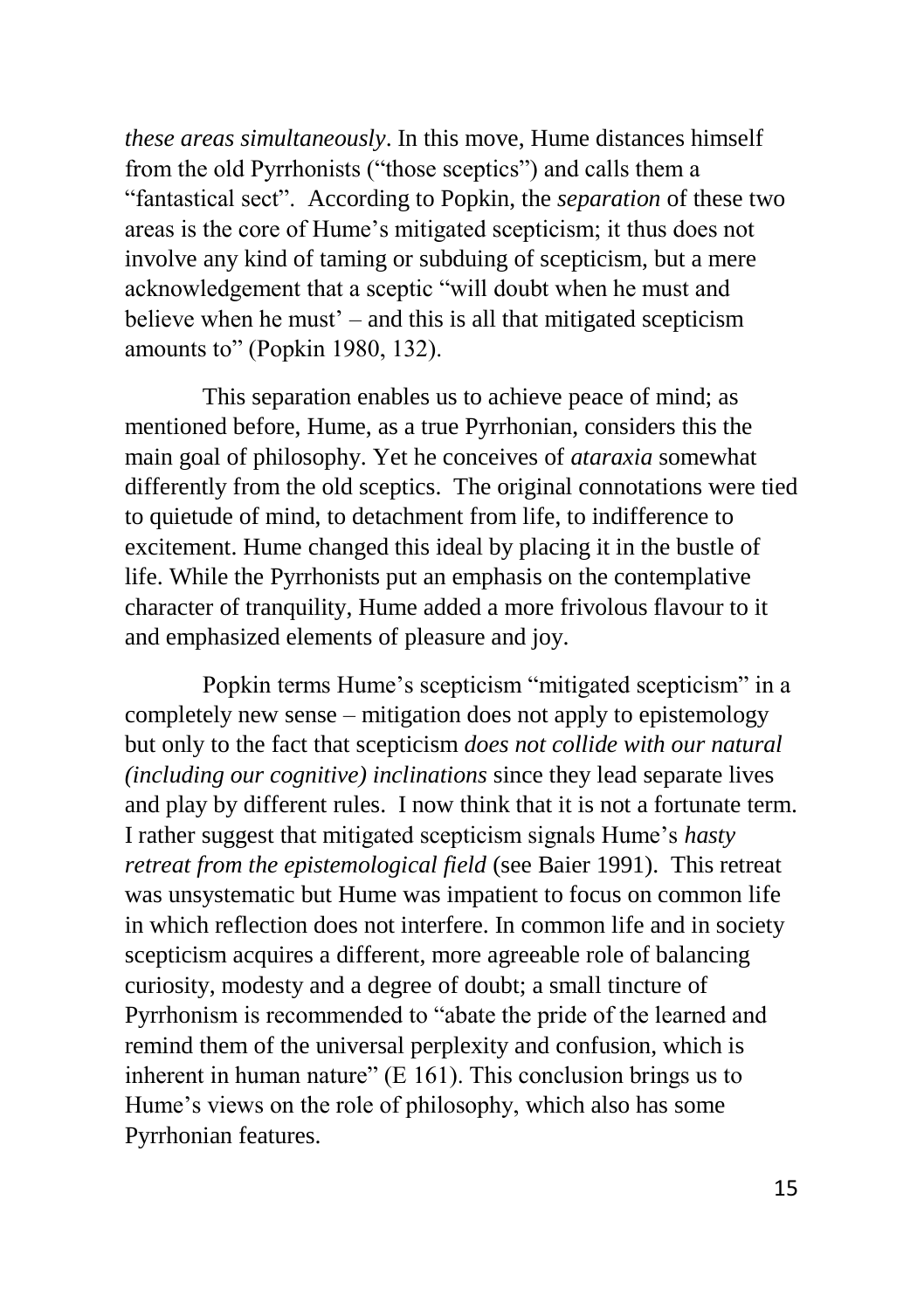#### **(c) Hume on the Role(s) of Philosophy**

For Hume, philosophy certainly falls from the 'throne' it used to enjoy traditionally, either in the era of metaphysics or in the (early) modern epistemological discourse. So it seems that Hume comes with a refreshing picture. He argues that true philosophy must have an understanding of and a sympathy toward human needs and feelings, aspirations and weaknesses. True philosophy carries out a cautious observation of human mind and life and its only normative function is negative, narrowing the domain of appropriate philosophical investigations to experience; Hume appeals to modesty as a crucial Pyrrhonian value. Linked to Pyrrhonism is another feature of true philosophy; it should not be too demanding, too strenuous for human mind. Hume is civil, close to ordinary people and their concerns, remaining down to earth – in contrast to the subtle, speculative philosophy, aspiring to heights where 'the air is too fine breathe in, where it is above the winds and clouds of the atmosphere' (Hume 2008, 107). For Hume, more so than for the old sceptics, philosophy should be entertaining as a conversation topic at a dinner table and should also be a pleasing activity for philosophers themselves. It is a very likeable picture, one is tempted to say.

However, there is one tricky question left in this likeable picture – *what, then, is philosophy about*? It does not have any unique domain and does not deliver any higher wisdom. As Hume repeats many times, "all the philosophy, therefore, in the world … will never be able to carry us beyond the usual course of experience. or give us measures of conduct and behaviour different from those which are furnished by reflections on common life" (E 156). But then, should we not consider that true philosophy dissolves into the range of documentary social sciences – psychology, history, economics, political theory, morality? Of course, Hume can be considered a co-founder of these disciplines.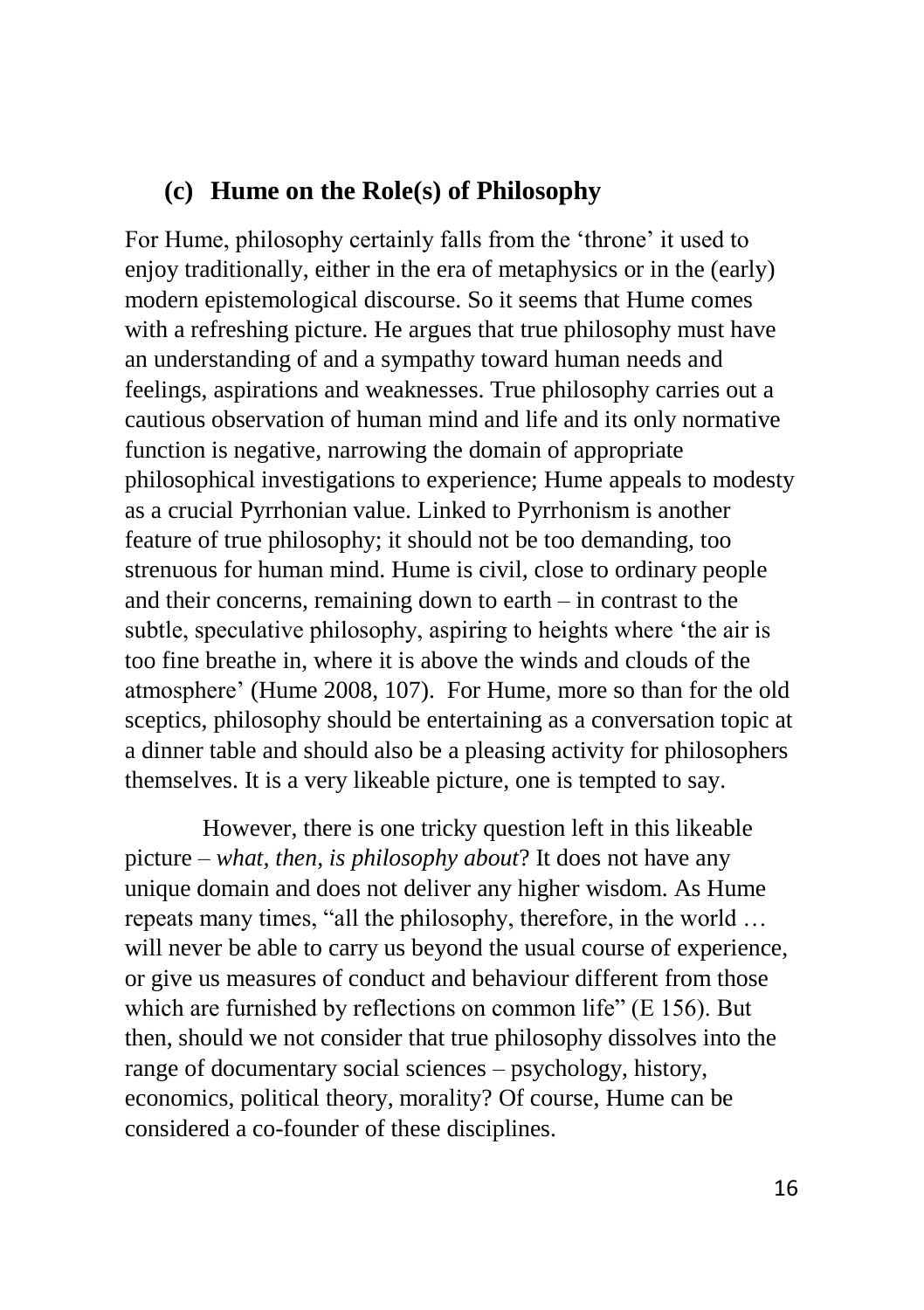Although Hume's own work indicates that this is not the case, he paradoxically provokes such questions. On his account it seems that true philosophy adopts a natural belief of the vulgar, though only *after* it becomes aware of the findings of the sceptical argument. The extremely sceptical position, applied by philosophers when they are secluded from normal life and enclosed in a study is untenable, and philosophy reduced to reflection is false. True philosophers, being also human beings anchored in life, have to (and do so happily) accept "a share of this gross earthly mixture, as an ingredient, which they commonly stand much in need of" (T 272).

An even stronger degradation of philosophy appears in the *Essays* ('The Sceptic'); Hume first considers what philosophers might offer – maybe some particular views that would have otherwise escaped us, some guidance to help us to refine our temper, to be more modest and tolerant. This leads philosophy towards the moral and social domains. But Hume quickly adds: "if these views be natural and obvious, they could have occurred of themselves without the assistance of philosophy; if they be not natural, they never can have any influence on the affections" (Hume 2008, 106).

This anti-elitist and anti-intellectual thrust of Hume's philosophy is unparalleled among his contemporaries; Hume's ideal of a philosopher is "*lowly-wise"*; (Fogelin 1983, 410). But is then philosophy anything more that an informed, not too scholarly and always entertaining conversation? This is a provocative question and one that is not asked by Hume scholars. I propose that the answer should be sought in Hume's moral and political philosophy, and in the always present appeal to Pyrrhonian humbleness. Also, Hume encourages us to get involved in all areas of the common world and social life, drawing on certain ideas of Cicero. On an individual level philosophy brings satisfaction and pleasure; on the social level, Hume is concerned about the happiness and prosperity of mankind, the achievement of which is made possible by our collective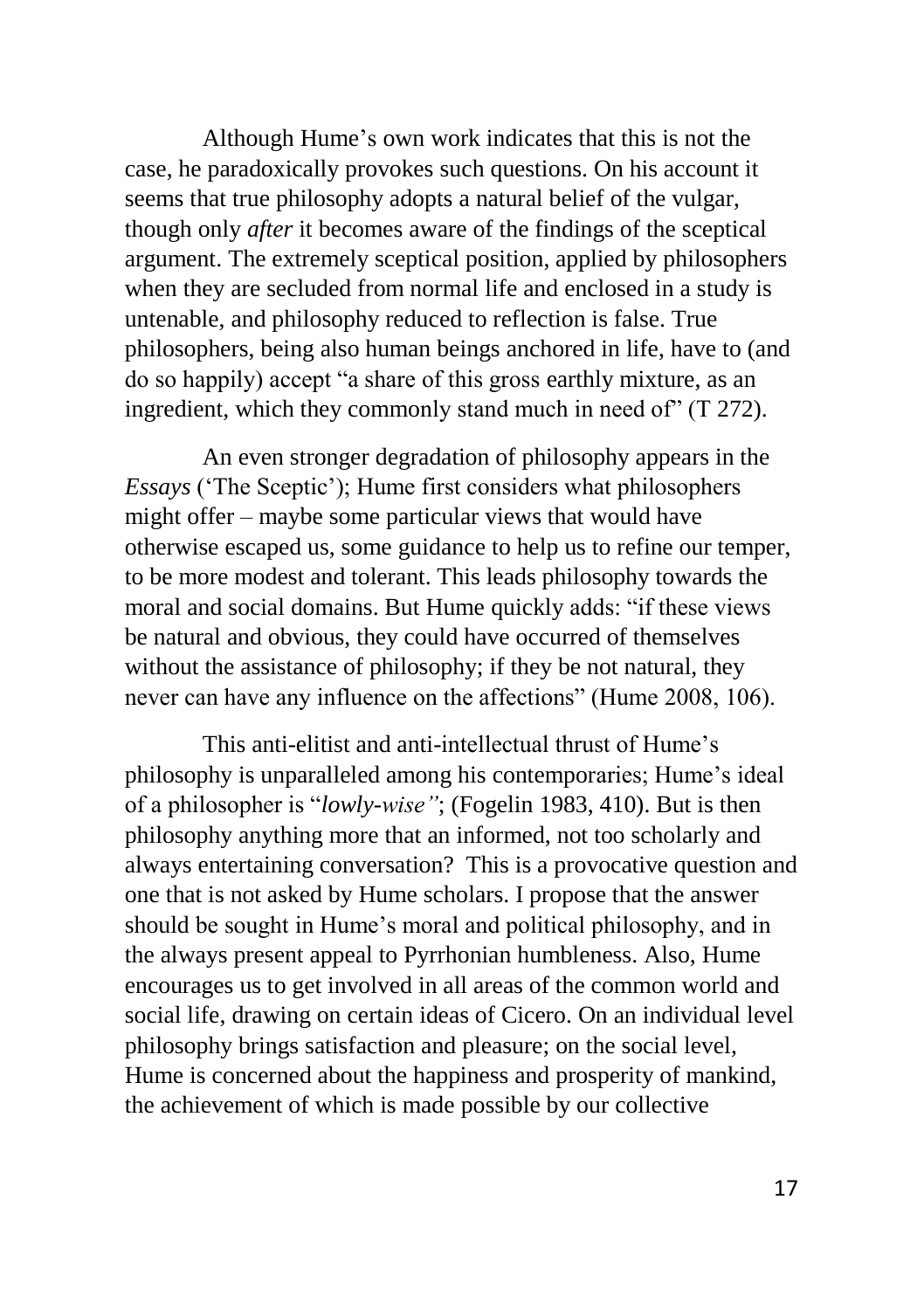involvement and mutual assistance in developing the virtues of benevolence and justice.

In conclusion, I present Hume as a philosopher who stands in two distinct areas. He is a consistent modern philosopher who got rid of all the metaphysical and religious baggage of the past. He accepted the logical implications of the (Cartesian) position of the subject as a limiting horizon of philosophy with phenomenalism as its result. He is also a consistent Pyrrhonian, surprisingly so in the modern epistemologically and optimistically oriented discourse. He accepts the weakness of reason with remarkable ease and takes philosophy as a guide to a balanced, pleasant and joyful life.

### **KARL POPPER, SCEPTIC**

I select from my work on critical rationalism several themes in which Popper displays his scepticism. I leave aside other topics, such as Popper's conception of the three worlds and his social philosophy.

Popper's position was formed in the progressive intellectual atmosphere in Vienna – termed *Spätaufklärung* – that developed before the First World War in opposition to various conservative, clerical and nationalist, tendencies (see Hacohen 2000, 69). Popper was influenced by the logical positivism of the Vienna Circle, especially the concern for science and the respect for logic, yet he criticized positivists on most philosophical issues; Neurath labelled him the "official opposition". Most notably he rejected induction and phenomenalism that formed the basis of logical positivism. He did not reject all metaphysics but showed that "good" metaphysics (e.g. atomism) could be an inspiration for science. He endorsed realism which for him may have been a metaphysical assumption but one that provided the best framework for the development of science. He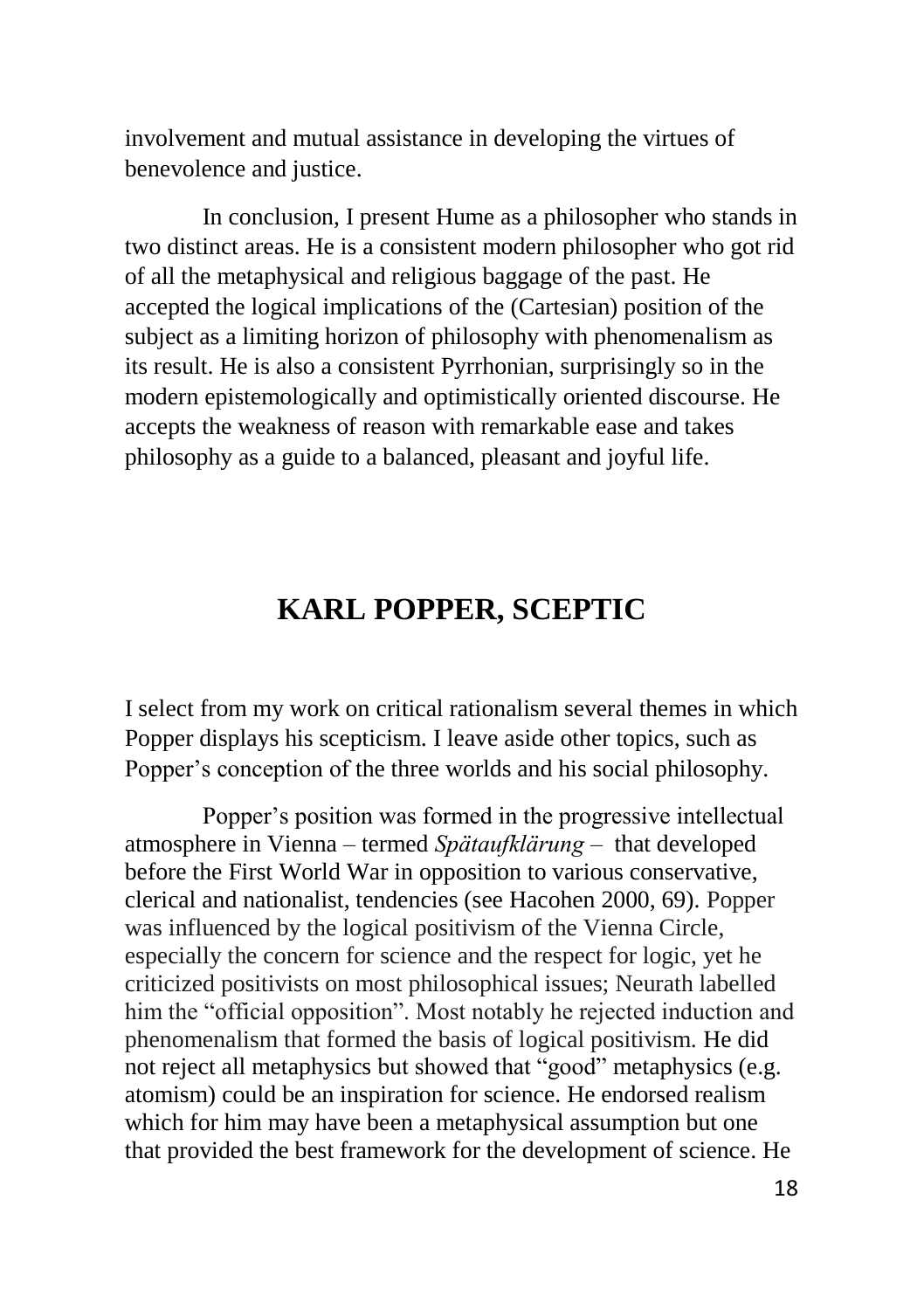saw the scientific enterprise as more adventurous than the positivist arduous logical construction of sentences – according to Popper, scientific method consists in methods of testing and not of discovery. He put great emphasis on the dynamic, creative and process-oriented aspects of science. He denied that pure observation is possible since it is always theory- and problem-laden. Though most of these principles show Popper's opposition to both logical positivism and Hume, he was greatly inspired by Hume's critique of the logic of induction in forming them.

#### **Induction**

In his early work *The Logic of Scientific Discovery* (1935 in German, 1959 in English), Popper acknowledged that it is impossible to prove the truth of a universal statement since it transcends experience; his example of 'black ravens' has become notorious. This presents other problems: can empirical evidence provide some support for a universal statement like "all ravens are black"? Does a high number of positive cases (observed black ravens and no occurrence of ravens of a different colour) provide a rational justification to accept the initial hypothesis and ascribe to it a high degree of probability? Popper was surrounded by philosophers proposing probabilistic solutions aiming to legitimize inductive inferences. Many logical positivists (e.g. Reichenbach and Carnap) argued that it is not possible to attain either truth or falsity in knowledge; rather, scientific statements can only attain degrees of probability, the unattainable upper limit of which is truth.

Popper rejected this strategy and followed the radical sceptical line unfolding from the Pyrrhonian sceptics, Montaigne, Bayle and Hume. For example, Montaigne asks: "how can they [the Academics] bring themselves to yield to verisimilitude if they cannot recognize verity? How can they know there to be a resemblance to something the essence of which they do not know?", and answers,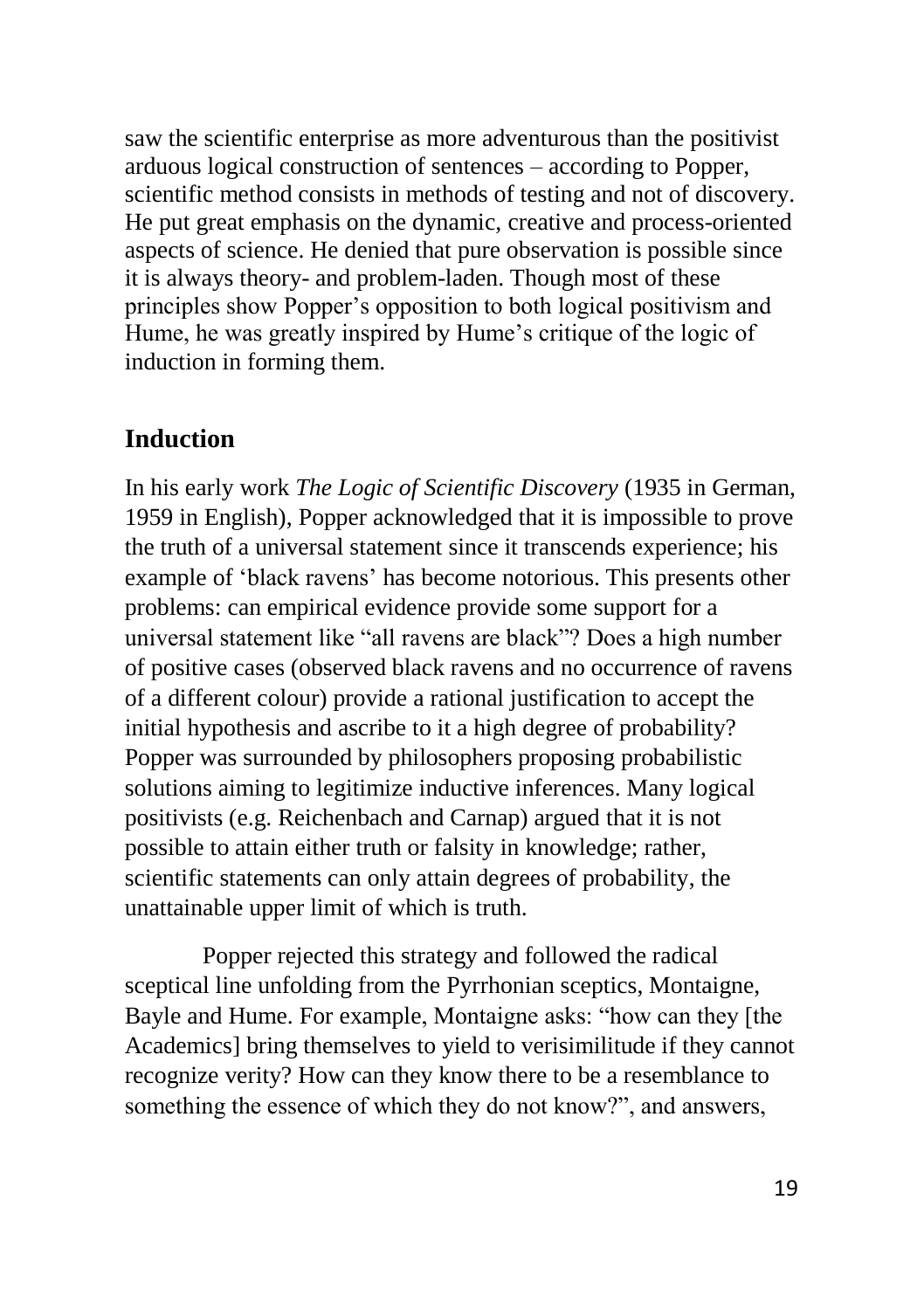along with Hume, that "[W]e judge entirely, or entirely not" (1993, 141).

Popper claimed that as for an empirical proof of the validity of inductive inferences, "to justify these we would have to assume an inductive principle of a higher order; and so on. Thus the attempt to base the principle of induction on experience breaks down, since it must lead to infinite regress" (Popper 1965, 29). He saw Hume as his ally in exposing the logical incoherence of inductive inferences. This verdict is also acknowledged by Russell; "[The] principle itself cannot, of course, without circularity, be inferred from observed uniformities, since it is required to justify any such inference" (Russell 1946, 699). However, Popper argues, it is possible for an empirical statement to be *refuted* by experience. Popper's proposal is thus based on an *asymmetry* between verification (or confirmation) and falsification of empirical universal statements.

Popper further rejects the inductive account of learning and thus parts with both Hume and the logical positivists. Popper praises Hume for exposing the logical problem of induction, stressing that "we have no reason to draw any inference concerning any object beyond those of which have had experience" (Hume 1981, 139). But according to Popper, Hume did not go far enough as to abandon psychologism. Popper criticizes Hume for not having considered the possibility that we do not acquire knowledge inductively, and claims that in fact "we never draw inductive inferences" (1956, 35). In sum, in Popper's view *induction plays no role either in belief formation or knowledge acquisition*. Thus Popper concludes that Hume "buried the logical gems in the psychological mud" (1979, p. 89).

In this critique of Hume's psychological approach to induction, Popper establishes his epistemological position by which knowledge does not start with observation but with conjectures that act as filters of observation. Conjectures embody certain expectations that we have about the world and navigate, like a searchlight, the focus and selection of observation – learning consists in bold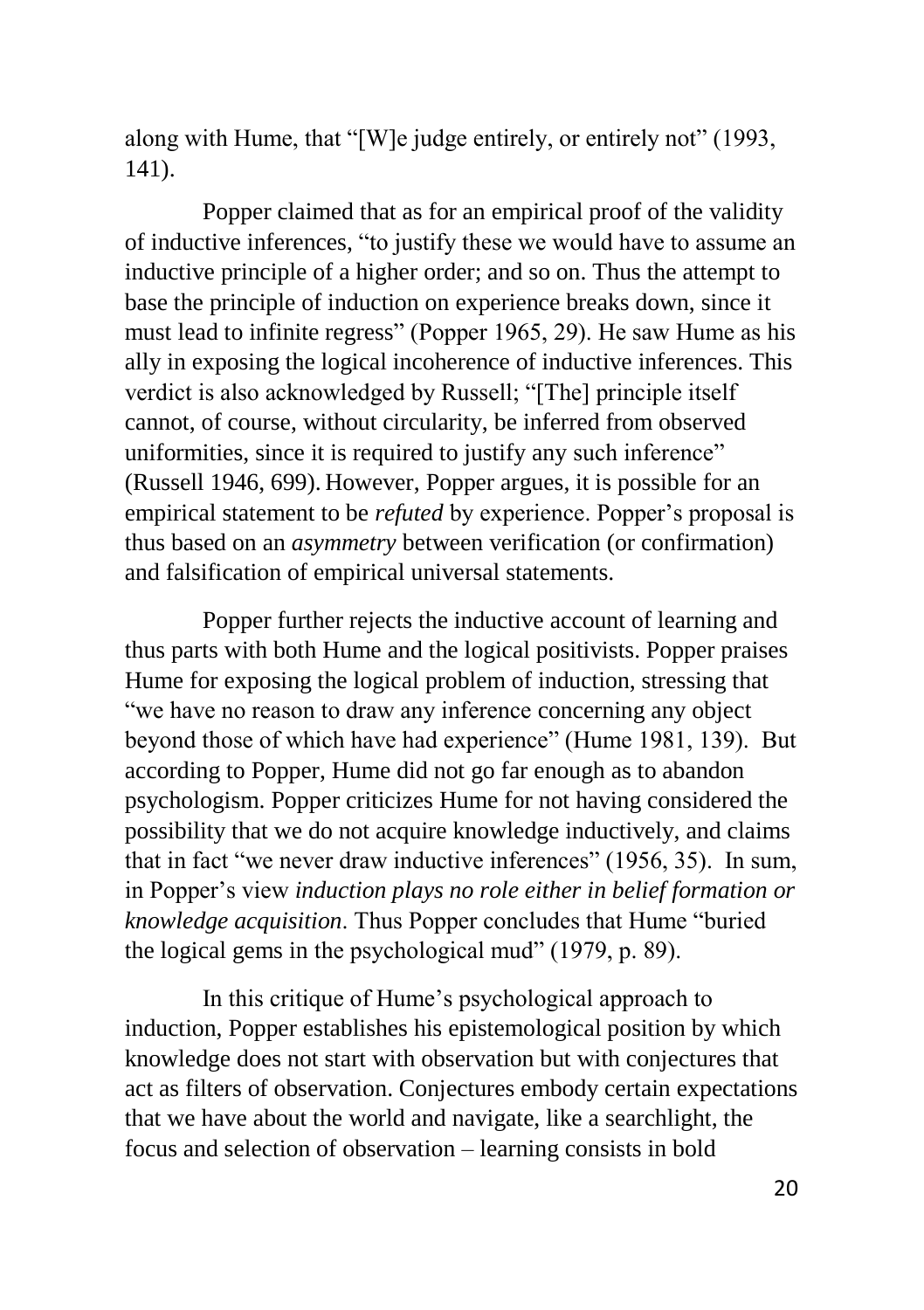proposals and attempts to falsify them empirically. These expectations, Popper stresses, are not a result of inductive generalization, but are guesses imposed upon the world, often without any prior experience - "expectations may arise without, or before, any repetitions" (1979, 24). The breeding ground of conjectures are, broadly speaking, various unresolved problems and contradictions in existing knowledge, conceived of by Popper as the body of currently and provisionally accepted guesses. Thus Popper declared that induction is a myth, adding, with his typical audacity, that it is he himself who must admit responsibility for the death of logical positivism (1982, 88).

Popper's self-proclaimed solution of both the logical and the psychological problems of induction gives him the impetus for spelling out *his own hypothetico-deductive model of knowledge and his unique, negative concept of reason, which is incompatible with justification*. Popper formulates a challenging philosophical theory that has caused many disputes, some of which are discussed below.

### **Ratio negativa**

Popper's conception of rationality is built on the *critique of justification*. Popper turns upside down the traditional belief that scientific theories must only be accepted if they are supported by evidence. As discussed in my *Ratio Negativa: The Popperian Challenge* (2009), Popper discards justification as irrational. For him, falsification is the only rational means of testing hypotheses, coinciding with error elimination as the only desirable approach to solving any problems, not just scientific ones. The imperative of falsification represents an exclusive partnership between criticism and reason. As Popper says, "deductive logic as the organon of criticism" (1985, 64), and, as Miller adds, "criticism is the lifeblood of reason" (Miller 1994, 67).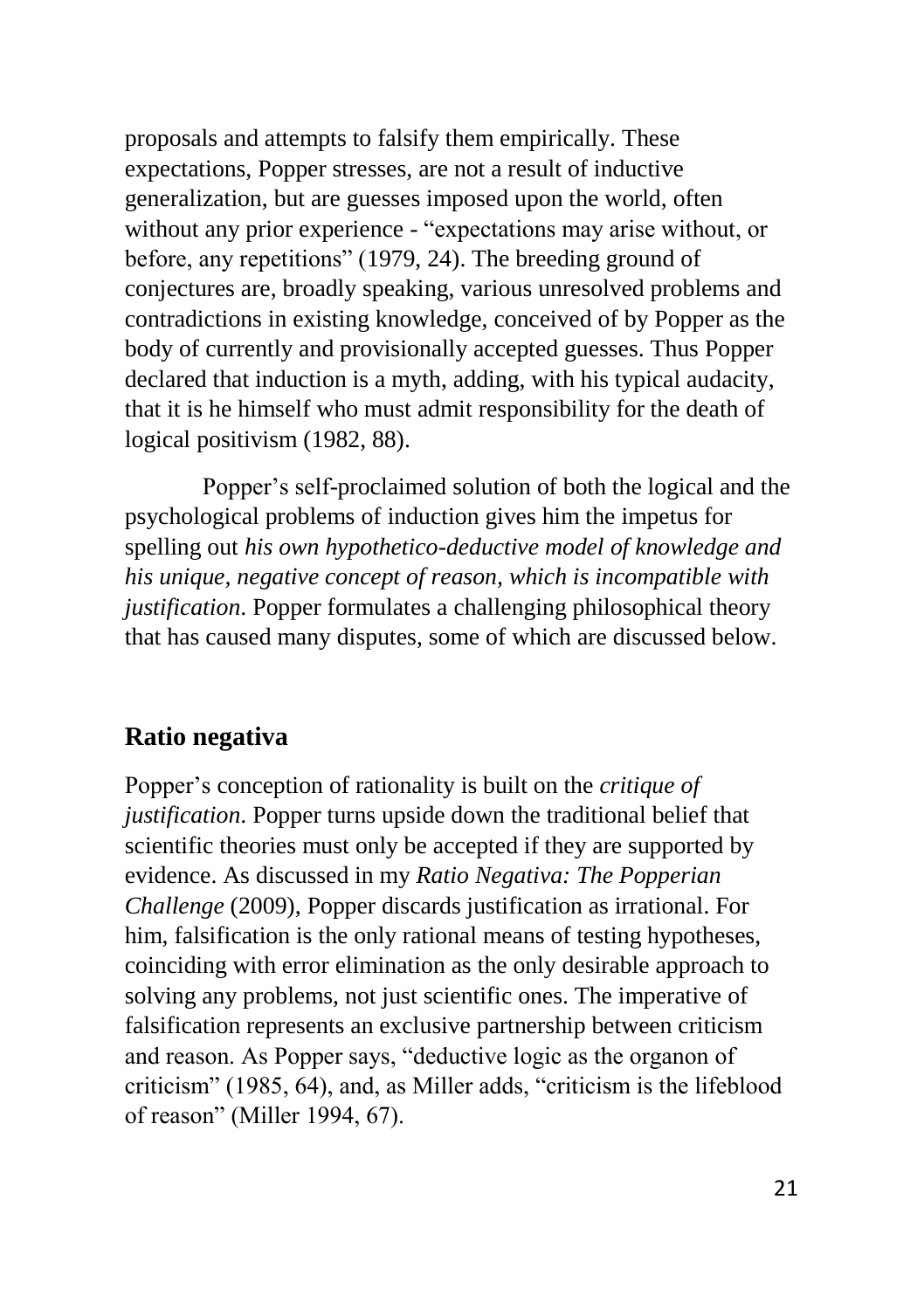Popper's emphasis on criticism appeals to scientists; in fact, Popper is one of the few philosophers of science (alongside Thomas Kuhn, perhaps) who is known and respected by scientists. Popper corresponded with Einstein and collaborated with scientists like John Eccles, Peter Medawar and others. I suspect, however, that scientists do not fully realize the implications of Popper's radical falsificationism in which (a) positive evidence has no value whatsoever, and (b) theories gain no extra bonus if they survive the falsification tests. Let me look at these implications in more detail.

Justification is entirely without merit for Popper; apart from being irrational it does not stimulate the growth of knowledge. It is only when we turn from the *static* domain of establishing claims to the critical *process* of attempting to disprove claims that we can employ our invention, we can progress and discover new problems: in Popper's words, "the problem of giving positive justifying reasons" should be replaced by "the problem of *critically* discussing hypotheses" (1985, 22-3). Traditional rationalism has been, in Miller's words, "hooked on justification" and it is time that we "kick the habit" (1994, 49). Kicking the habit implies adopting the critical (or, if you like, the negative) function of reason and the recognition that "there is no question of proving or justifying or establishing anything" (1988, 29). Popper's conception of *ratio negativa* claims that only the total, radical ban of justification can save rationalism. Therefore, critical rationalism cannot be described merely as a promotion of criticism but as a new model of reason constituted by, and only by, the imperative of falsification. Inherent in this methodology is a *dissident approach* that consists in permanent (Trotskyite) rebellion against any limitations and whose radicalism must not be normatively compromised.

If a theory is not falsified it is, in Popper's terms, corroborated. But corroboration, in contrast to the confirmation used by logical positivists, does not in any way strengthen the theory, make it more probable or reliable. Corroboration is merely a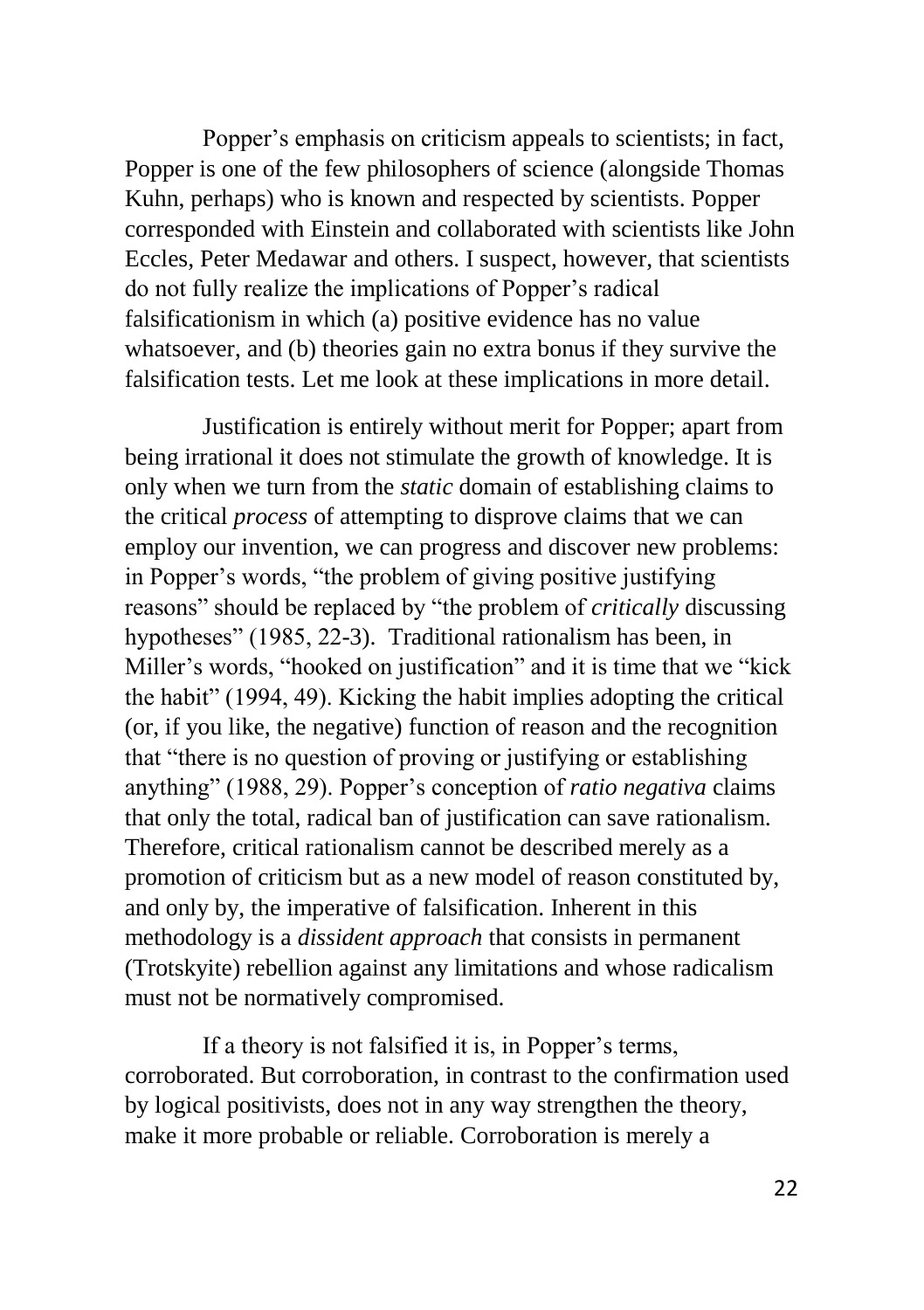synonym for "not yet falsified" and corroborated theories only *retain their claim at the truth* with which they entered the arena of critical testing. This claim is not vindicated by positive empirical evidence or by the lack of negative evidence. Popper urges us to switch from the search for certainty to embracing uncertainty, yet without resigning on truth. This approach is applied also to basic statements (singular observational statements) that are the potential falsifiers of a theory.

Popper has been often accused of an inconsistency concerning the role of basic statements (e.g. "here is a white raven") as potential falsifiers of a theory. Some critics argue that since basic statements contain universals (as Popper admits), they cannot be proved true and hence cannot falsify a theory. If an accepted observation statement contradicts a hypothesis, we are not justified in claiming that the hypothesis is false, only that either the hypothesis or the observation statement is false. But Popper himself admits this fact; as he says, basic statements cannot be proved true and so it is impossible that any theoretical system should ever be *conclusively* falsified. He claims that they are only 'classified' as true when no falsification is at sight (and they remain open to future potential falsification). Hence, even falsification *has a conjectural nature*. To repeat, Popper's main message is to change our focus: to move our attention from establishing facts to trying to undermine threm. The essence of the scientific method lies in *its manner of exposing to falsification, in every conceivable way, the system to be tested*.

Popper's falsificationist extremism has provoked ardent disputes among philosophers of science. Many critics argue that scientific theories cannot be tested in the same way as statements in logic. Theories are clustered together, forming interconnected research programs or paradigms that resist the falsifying impact of a single piece of empirical counter-evidence; nor is radical falsification in such cases desirable. This dispute was opened up again by Lakatos (1968, 1970), followed further by the LSE group (Worrall, Zahar,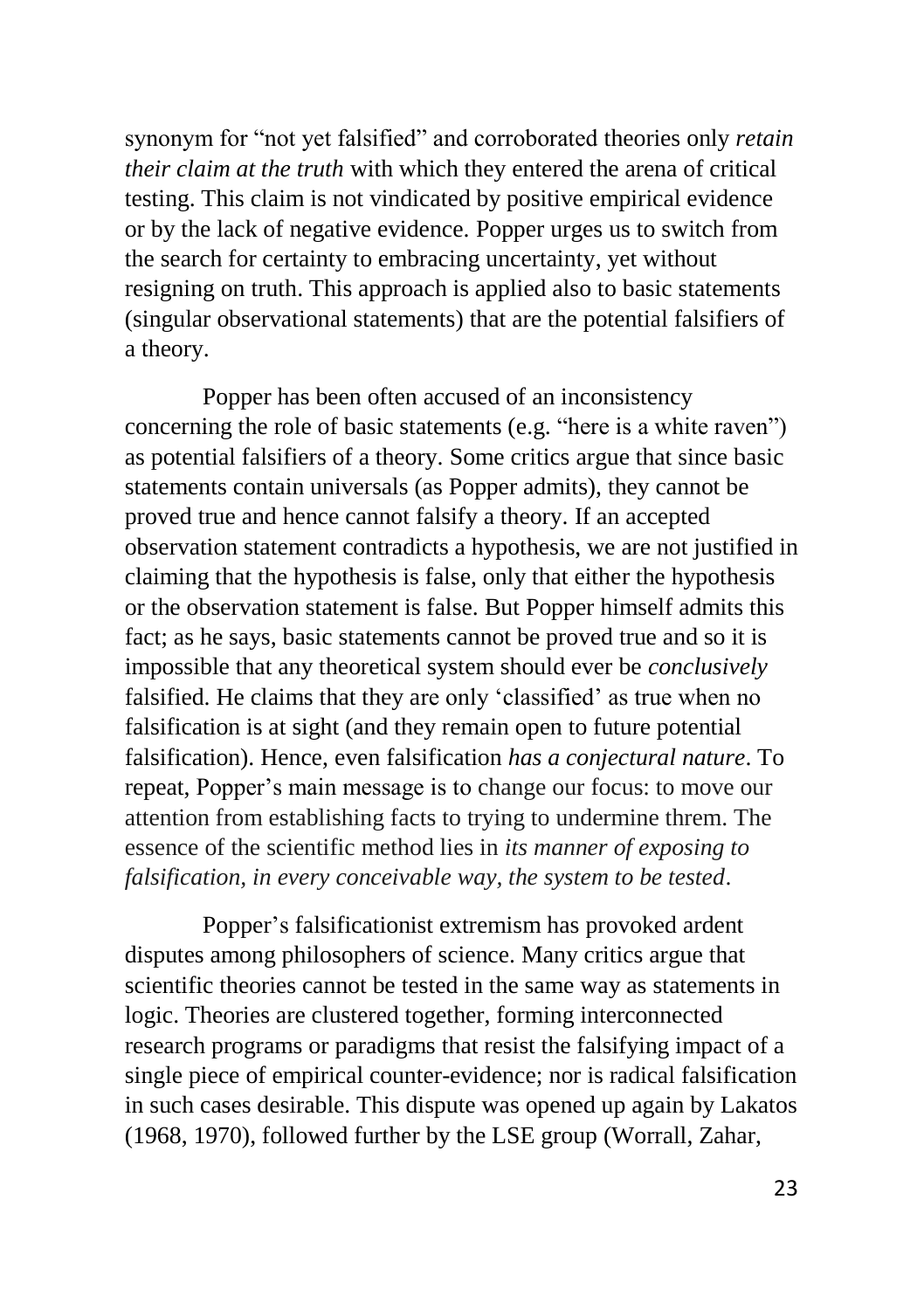Watkins), and other philosophers of science (Musgrave, Gillies, Bartley, Agassi). Lakatos essentially argued for a modified version of Popperianism that incorporates a notion of inductive acceptability (1968, pp. 390-405), since in rational decision-making, the appraisal of the trustworthiness of theories is indispensable. Worrall takes this position to the extreme, claiming "the history of science shows that scientific progress is best made (perhaps only made) *not* by holding every assumption equally open to criticism …" (Worrall 1995, 97).

These philosophers attempt to develop a philosophy of science that would avoid Popper's shortcomings and preserve the best of both worlds: a critical conjectural rationality without his 'fanatical' radicalism. This combination was viewed as a more realistic and digestible 'near-Popperian' methodology. But that, I think, is the root of the trouble. Attempts at a sophisticated, mitigated, modified or otherwise diluted falsificationism devalue Popper's main philosophical contribution. Popper's philosophy must be extremist or it loses everything: in the case of a justificationist compromise, both uncertainty and criticism would simply become a phase in the cognitive process whose force can be negotiated. A mere critical 'flavour' in scientific method achieves the reverse - it rids Popper of all punch and transforms his challenging position into a trivial one. Moreover, under such rules the door to dogmatism remains wide open. Criticism can be just verbally postulated but in fact avoided whenever convenient.

This point comes to prominence in the dispute between Popper and Kuhn. According to Kuhn (1970), science proceeds by alternating normal phases, in which scientists accumulate knowledge and focus on puzzle-solving, and revolutionary phases, in which a certain paradigm is unable to deal with anomalies, and comes under critical attacks. Criticism is encouraged mostly in the second phase while in the first phase scientists must show their commitment to the leading paradigm. Thus in normal science, the dominant paradigm *should* be protected against criticism. For Kuhn, there are two sides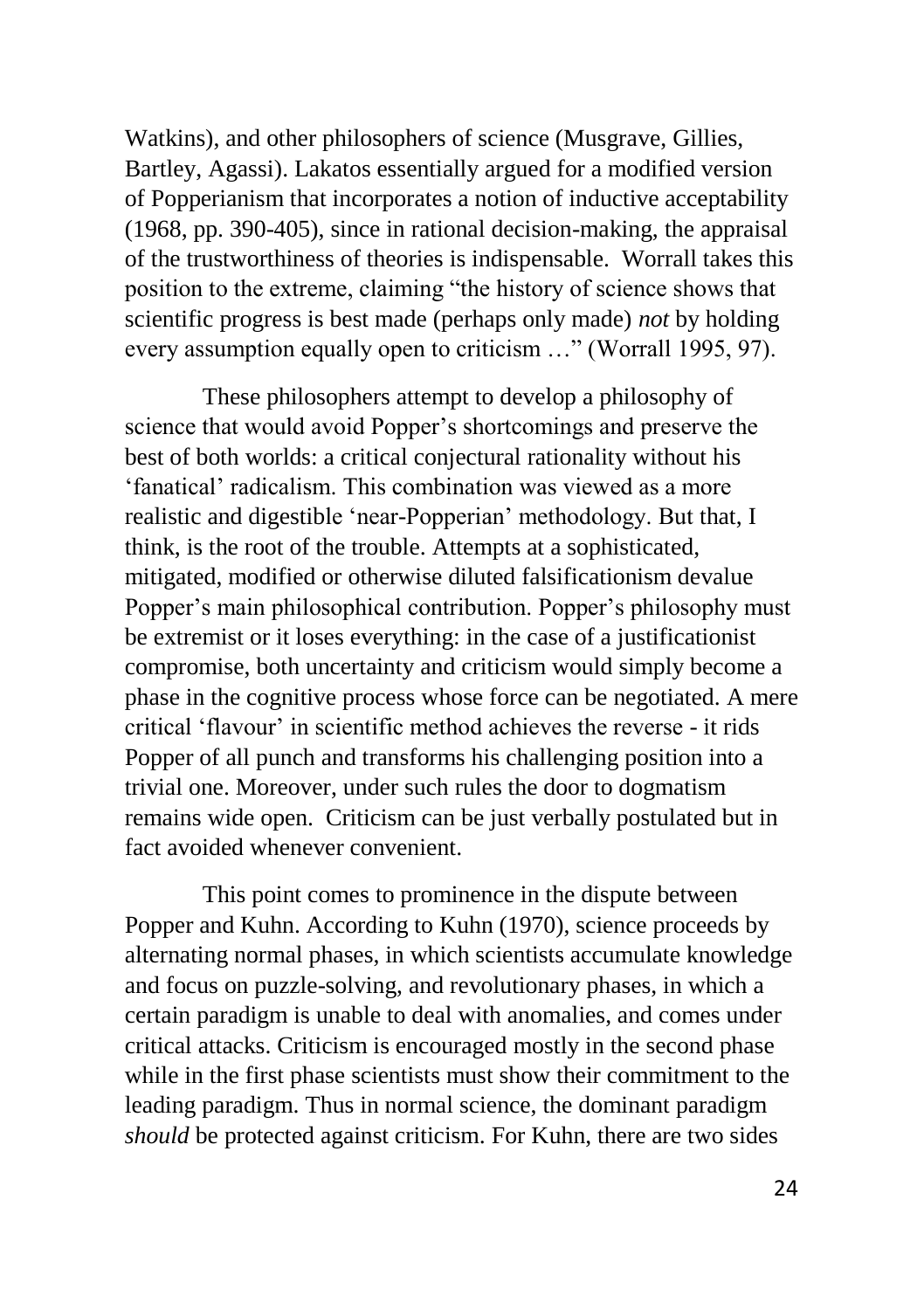of research – one thrillingly creative and the other routinely tiresome, each of them legitimate in the respective phase.

Popper rejected Kuhn's account on the basis that Kuhn confuses a *description* of certain phases in the history of science with *methodological norms* for science. Kuhn's insights into the development of science may be fascinating, especially where he looks at sociological considerations like the politics and psychology of scientific communities and organizations. Popper, however, would say that the dynamics of the cognitive processes, fueled by falsification, is often obstructed by the way science is organized. For Popper, science only progresses through permanent criticism, by the effort to have science permanently in the revolutionary phase. Popper claims that "science is essentially critical … and 'the normal' scientist, as Kuhn describes him, is a person one ought to be sorry for" (1970, 55 and 52). Popper's radical falsificationism should not be interpreted as a descriptive history or sociology of science. *His critical imperative is strictly normative*.

By uniting criticism and reason, Popper proposes a novel, non-authoritarian model of rationality. Popper's anti-justificationist strategy is visible also in the ideological context. Popper stresses the need for a norm by which merciless criticism that spares nothing won't be persecuted but welcomed. The political aspects of this theme are discussed in Popper's writings on the open society and historicism. I emphasize that both his philosophy of science and political theory rest on the same methodological principles.

#### **The hypothetico-deductive model**

Popper proposes a hypothetico-deductive model of knowledge, starting with conjectures and progressing through attempted refutations. This model contains several challenging features, as I argue in *Two Cheers for Karl Popper* (2004) and *Ratio Negativa: The Popperian Challenge* (2009). Especially in the first text I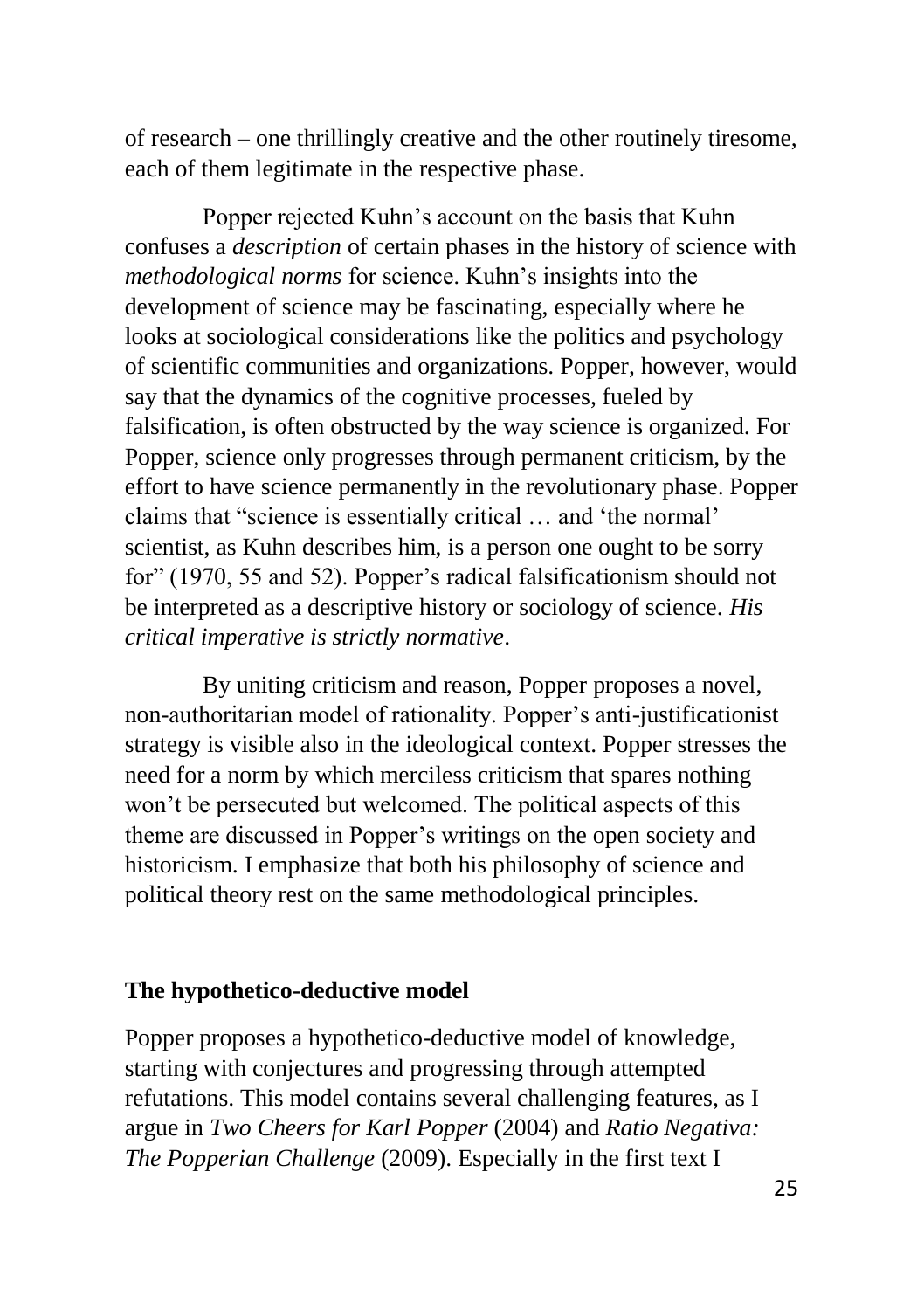emphasize Popper's focus on the dynamic growth of knowledge enabled by his departure from the traditional ideal of certainty or the highest possible probability; as he says, "[t]he central problem of epistemology has always been and still is the problem of the growth of knowledge" (1959, 15). Popper emphasizes that the growth of knowledge requires an adventurous spirit, welcoming the high-risk nature of the cognitive business. According to him, all forms of justificationism obstruct this critical drive; if our main goal is that our hypotheses pass tests then unchallenging, banal, boring statements with low empirical content are favoured. Justification is a defensive attitude that suppresses intellectual conflicts, does not exploit the creative potential of erring, and effectively leads to dogmatism. Falsification, by contrast, encourages boldness since being wrong is not a failure but a victory – if it leads to discovering new and deeper problems.

Popper's deductive model of the growth of knowledge can be sketched as follows (1979, 287):

$$
TT_a \rightarrow EE_a \rightarrow P_{2a}
$$

$$
P_l \rightarrow TT_b \rightarrow EE_b \rightarrow P_{2b}
$$

$$
TT_n \rightarrow EE_n \rightarrow P_{2n}
$$

where *P* stands for a problem, *TT* for tentative solutions, and *EE* for error elimination. Cognition, then, starts with an objective problem, and proceeds from one conjecture to another by eliminating errors, enabling us to detect new problems and discover new areas of knowledge or, rather, new areas of ignorance. Popper believes that by this method of trial-error elimination our knowledge can get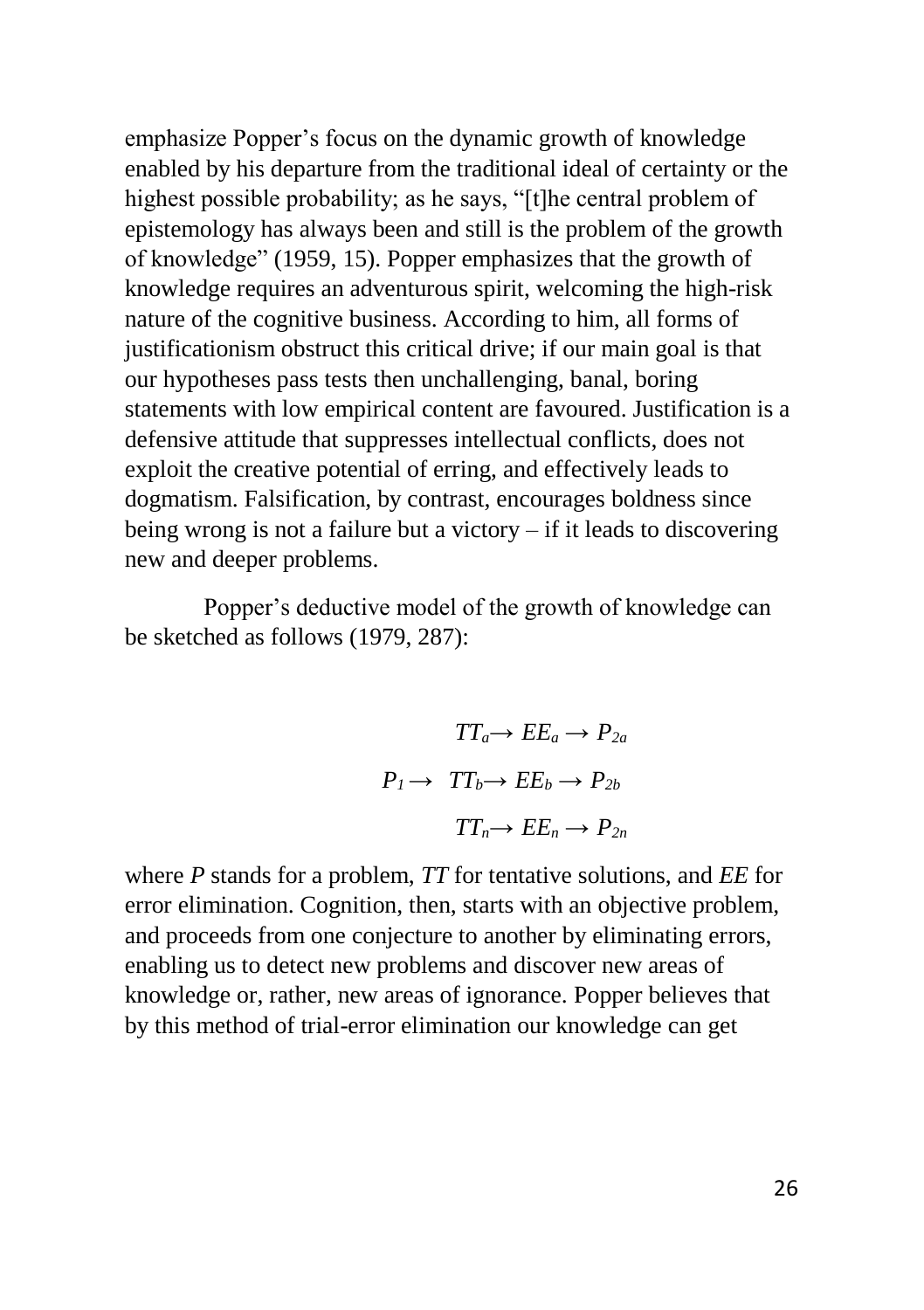gradually nearer to the truth and that there is objective progress in the evolution of knowledge.<sup>6</sup>

Popper applied this scheme to all areas of life. Solving problems and detecting mistakes in our tentative solutions is not just a theoretical business – all organisms constantly strive to solve survival problems and their tentative solutions may be various adaptation strategies made instinctively in order to remove the threats and to adjust their behaviour or, in long term, their genetic set-up to deal better with the challenges of reality. Popper's contribution to evolutionary epistemology and its linking to the biological evolution is widely acknowledged and I analyze it especially in my *Criticism and Dogmatism in Popper´s Evolutionary Epistemology* (2011).

Though there are parallels between the two kinds of evolution there are also important differences. In human cognitive activity the phase of error-elimination is upgraded to an unprecedented status. In case of animals, errors result in physical injury or death. But humans have another option – to let theories die in their stead. The evolution of knowledge characterizing the evolution of the human species takes place in the world of objective ideas and we can delegate the survival struggle to the theoretical level. And since we do not have to fear for life we can actively pursue criticism and embrace its stimulating effects; that, according to Popper, is our biggest evolutionary advantage. As he says, "the difference between the amoeba and Einstein is that, although both make use of the method of trial and error-elimination, the amoeba dislikes erring while Einstein is intrigued by it: he consciously searches for his errors in the hope of learning by their discovery and elimination" (Popper 1979, p. 70).

**.** 

 $6$  This is described in Popper's conception of verisimilitude that was criticized and proved wrong by Miller and Tichý.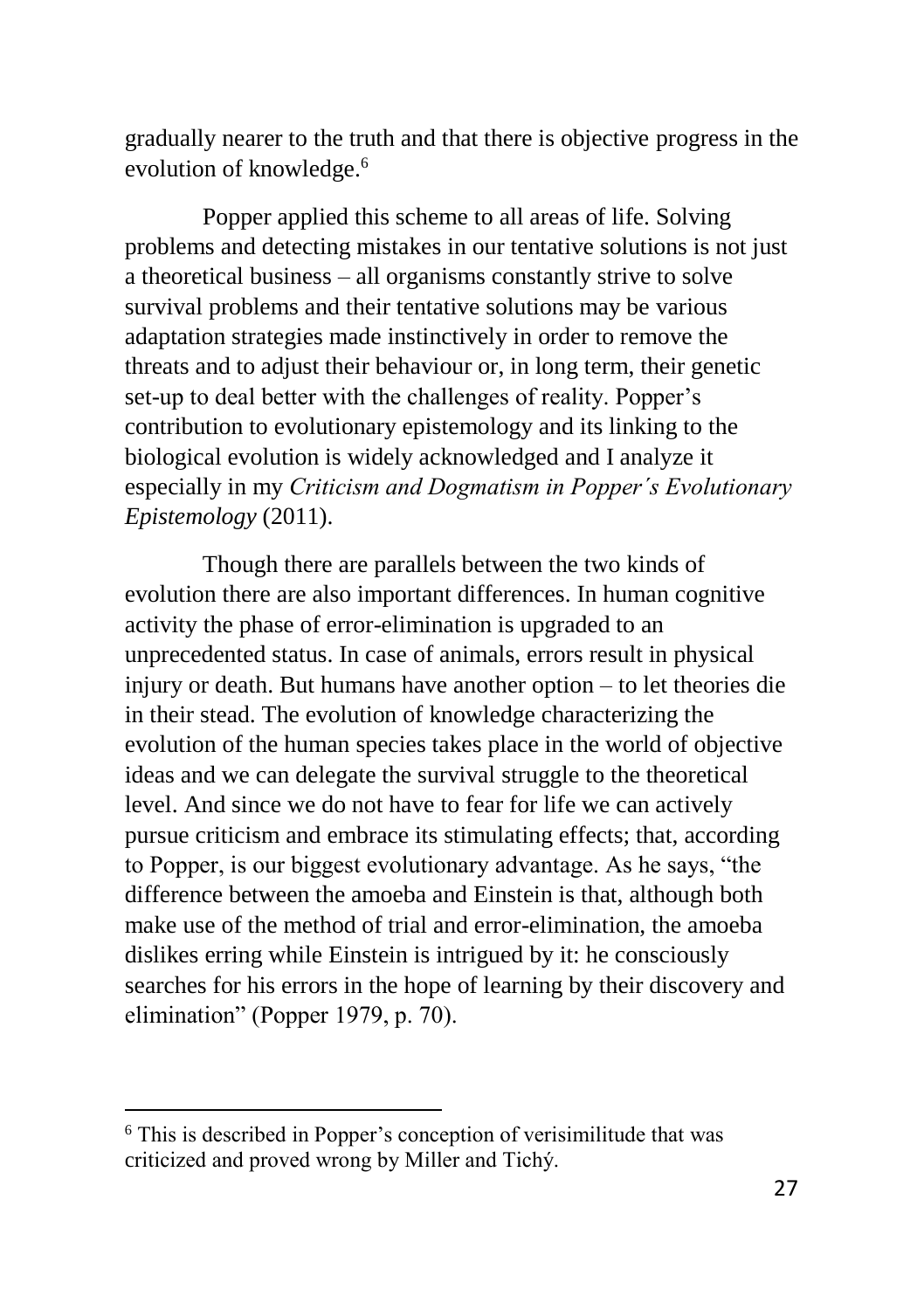As much as I value Popper's evolutionary theory I raise certain criticism. It is one thing to assume that progress takes place in the evolution of knowledge (we are getting nearer to the truth), and another thing to import it into the process of evolution in Nature. Interpreting the actual course of the evolutionary process up to now as partially fulfilling this goal opens the door to the orthogenetic perspective on the growth of knowledge – a perspective that is incompatible with Darwinism in which biological evolution consists of random mutations resulting in accidental variations of life forms with no teleology involved. This would indicate an inconsistency in Popper's views undermining the Darwinian nature of his epistemology.

According to Popper, the hypothetico-deductive model solves problem of induction. All observation is already theory laden, determined by challenging theoretical problems in science and by pressing practical problems in life. We approach both the world of theories and the ordinary world with some expectations which, if not fulfilled, give rise to problems we need to solve – either to enrich knowledge or merely to survive. I raise some criticism against this solution. Even though our expectations are not inductively formed they still contain a *strong need for confirmation*, encouraging us to justify rather than falsify our beliefs. We simply *believe* that the greater the positive evidence, the more support (the higher the probability) there is for the general statement. In other words, we are natural-born justificationists and dogmatists. Moreover, our justificationist inclinations "sabotage" the power of criticism even though criticism is the main evolutionary advantage of the human species.

Popper does not appreciate that living in permanent uncertainty be traumatic. He assumes that by reformulating 'beliefsentences' in objective terms will overcome this difficulty and introduces the principle of transference that implies that what is true in logic is true in psychology. Accordingly, he restates Hume's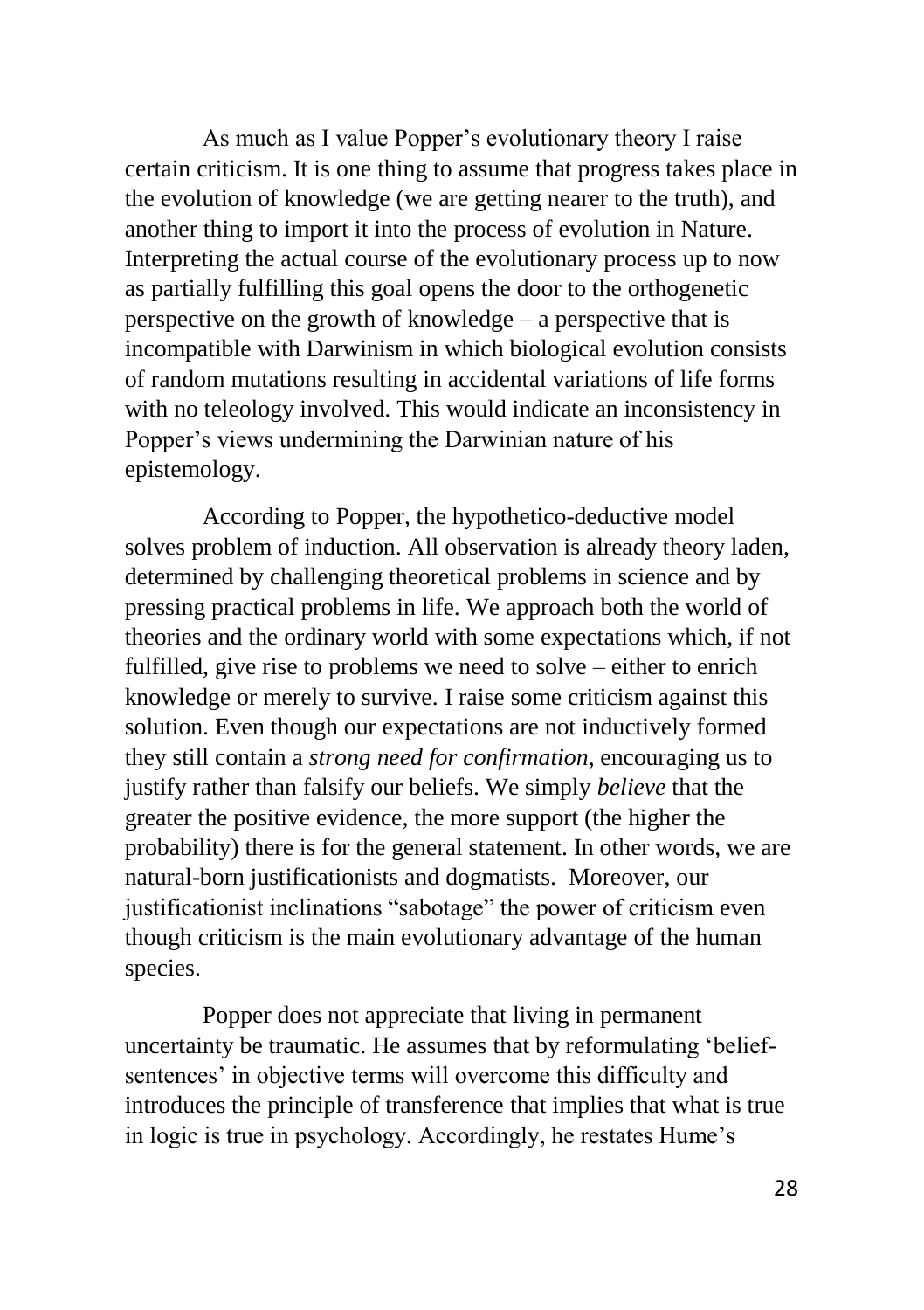psychological problem of induction as follows: "If we look at a theory critically, from the point of view of sufficient evidence rather than from any pragmatic point of view, do we always have the feeling of complete assurance or certainty of its truth, even with respect to the best-tested theories, such as that the sun rises every day? I think that the answer here is: No" (1989, p. 26). Popper hopes that according to the principle of transference "we shall have to admit that the sun may not rise tomorrow over London after all" (1989, p. 26). Here, I think, Popper is wrong. There is a crucial difference between *"admitting",* after rational consideration, and a*"feeling"* compelled by inborn instincts. It is just Popper's wishful thinking that in the course of evolution reflection will strengthen at the cost of instincts; this expresses his affiliation to the modern ideal of the maturing of mankind, accompanied by the advance of reason.

#### **Postmodernism**

Popper's philosophy contains ideas that are inspirational for the hottest philosophical disputes concerning modernity, reason and rationality. As is well known, these disputes were opened by the Frankfurt School after the shock caused by World War II. They were taken to another stage by Habermas and by the postmodern movement. I show that *Popper's philosophy entails ideas that can be brought into this debate with considerable impact.* I develop this theme mostly in "Popper and Postmodernism. Similar Targets, Different Strategies" (2006).

The comparison between Popper and postmodernism may seem rather odd. They represent two completely different, even contradictory, philosophical positions. Popper belongs to the philosophical tradition that stems from the Enlightenment ideals, a tradition that endorses reason and seeks to set universal norms of rationality and thus provide philosophical foundations for science. Postmodernism, by contrast, undermines the privileged status of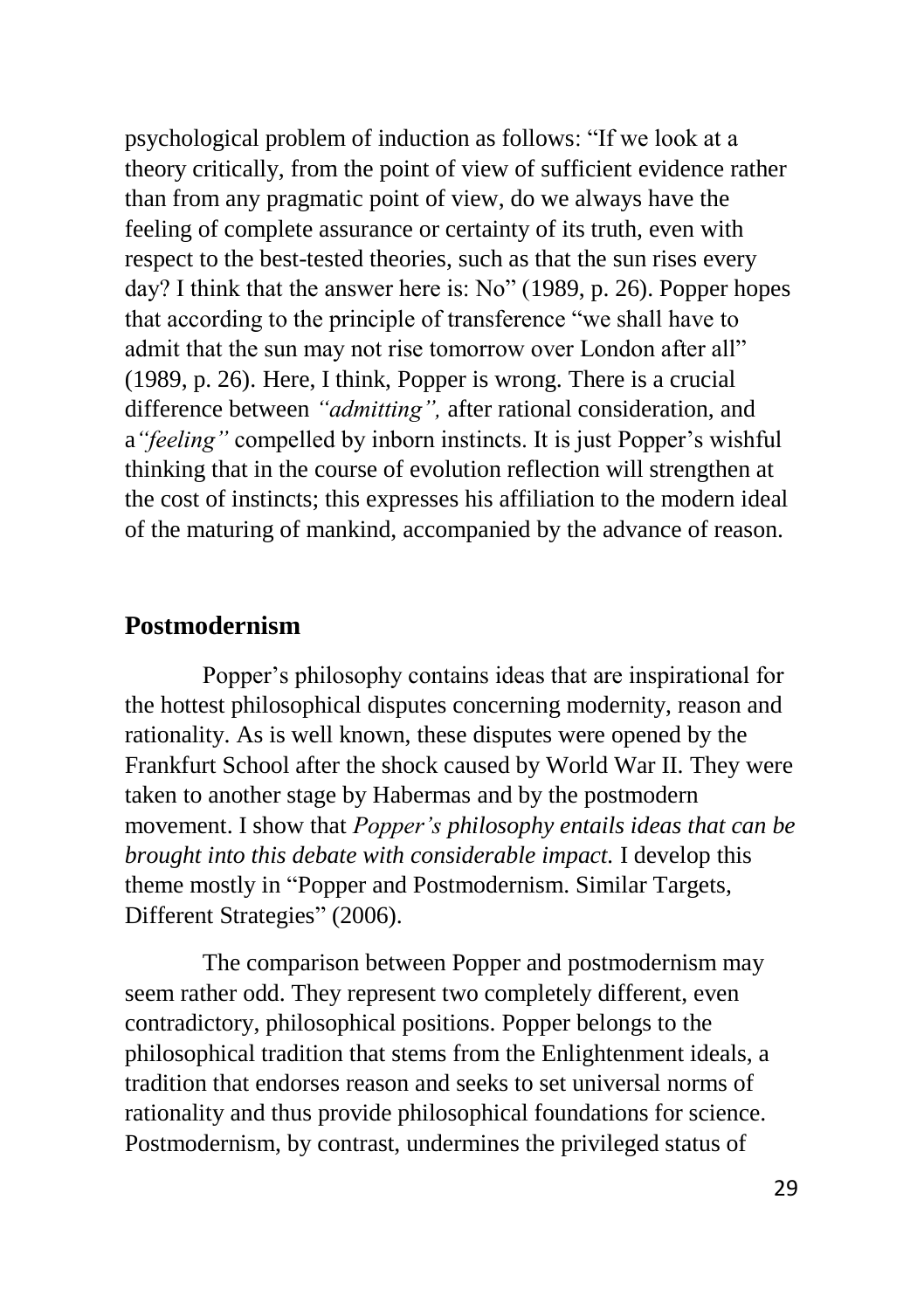reason, a status that reason has occupied in the Western world since the Greeks. However, I find an important overlap between these two philosophical positions in their rejection of foundationism.

I consider a link between Popper's rejection of *justification* claims of traditional epistemology and the postmodern rejection of the *legitimation* claims of logocentrism. Both these claims can be viewed as tools of *foundationism.* Popper's attack of foundationism has a narrower scope and is concerned predominantly with the justification of knowledge-claims in science. Foundationism targeted by postmodernism, and frequently termed 'logocentrism', represents a large group of legitimation strategies aimed at establishing a privileged status of certain cultural values, ethical norms, political goals and philosophical discourses. Most generally, postmodernism views logocentrism as an expression of the *centrality of reason culminating in the Enlightenment,* resulting from the *centering/structuring nature of reason* that has formed the whole Western tradition. Popper, I claim, represents an intriguing alternative to foundationism since he, in his conception of *ratio negativa*, proposes a model of reason that does not establish anything but does the reverse by destructing all knowledge claims. Popper can thus accept and endorse the *authority of reason* because he rejects the *authoritarian status of reason*. By his re-definition of reason, Popper denies the need to sabotage the authority of reason in the way that postmodernism does.

Postmodernism is an immensely diverse movement. Nonetheless, I suggest that we distinguish two distinctive strains in the postmodern attack on foundationism. The first strain adopts the view that language, the world and the history are fragmented into distinctive incommensurable language games, discourses or other paradigmatic units generating their own rules according to their specific foundational principles, with reason being the foundation of modernity; philosophers like Wittgenstein, Kuhn, Rorty, Lyotard and Foucault belong, in various degrees, to this strain. Logocentrism here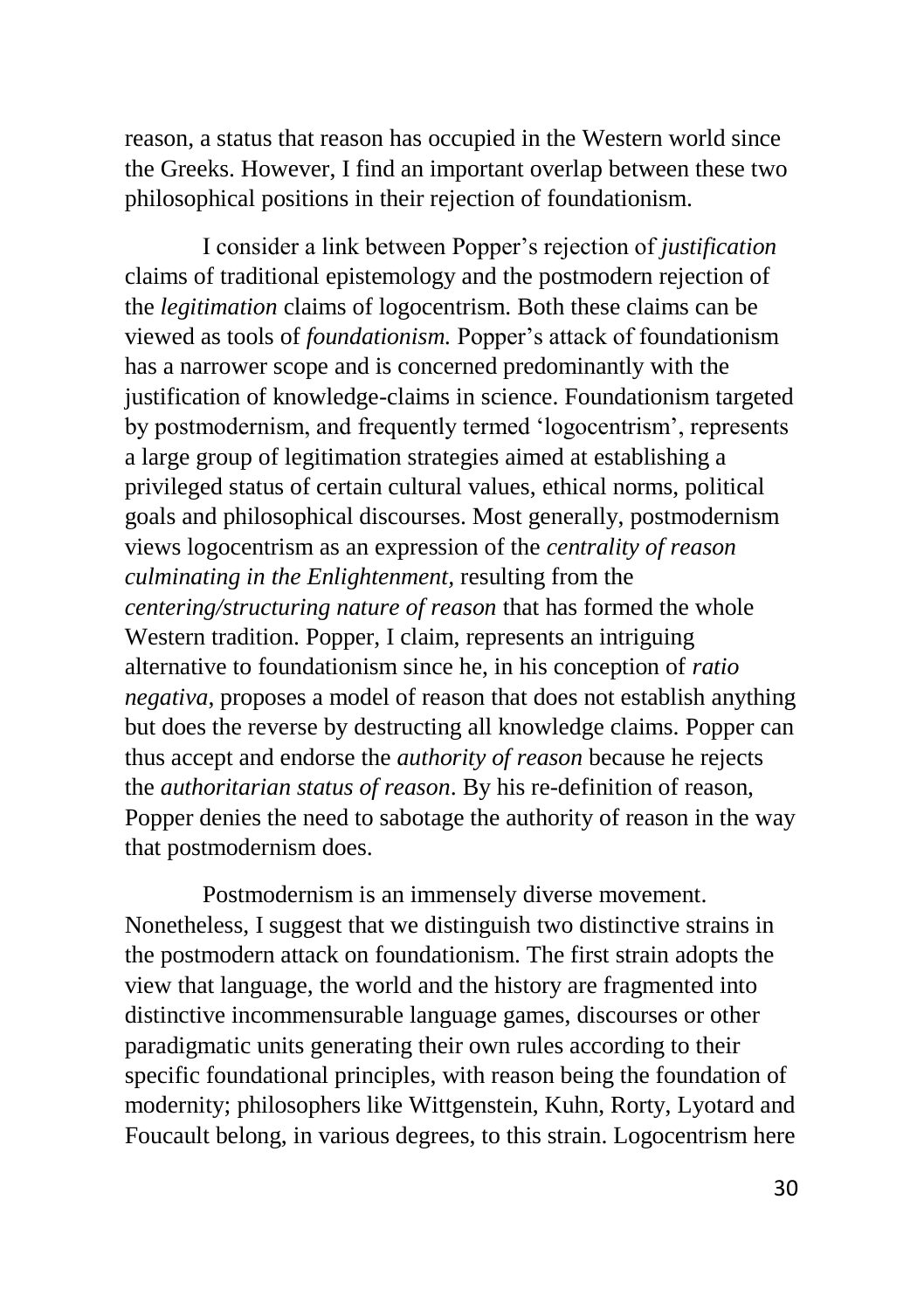reflects the centrality of reason specifically in the modern period in which the Grand meta-narrative of the Enlightenment displays itself in certain privileged discourses, claiming to have *universal* authority*.*  This authority is presented as founded on and thus legitimated by reason and usurps the right to diminish or disqualify "the other", the discourses that lack the privileged status.

The second strain of postmodernism, represented by poststructuralism, poses a much more radical challenge to foundationism. Derrida argues that foundationism is the constitutive element of reason – reason always structures the world (language) round a center guaranteeing its stability and order. In this perspective, logocentrism expresses this defining feature of reason to search for foundations that could unlock the secret of the organizing principle behind all change and complexity, the matrix of being. In this interpretation, logocentrism expresses the desire to make Being present, to establish a firm center enabling us to identify here and now the true nature of the world.

Derrida analyses this process in language, specifically in written text. The center in the metaphysics of presence takes the form of an unchanging transcendental signified in which structures of meaning can be framed and through which the meaning of signs can be clearly identified within the process of signification. Thus we can bring the complexity of language - and thus the diversity of the world - to a common denominator and discover the truth (the essence) hidden in phenomena. The metaphysics of presence reveals Being as a structured totality that has a center from which it is ordered and can be understood; we are anchored.

By contrast, Derrida argues that presence is unattainable as there is always something missing from the sign and it is constituted not only within a network of differences but also by a trace of the absent. A signified forever leads to another signifier, and works with a never-ending delay (deferral) of meaning in time. Presence, truth, Derrida declares cannot be had, "… the structural impossibility of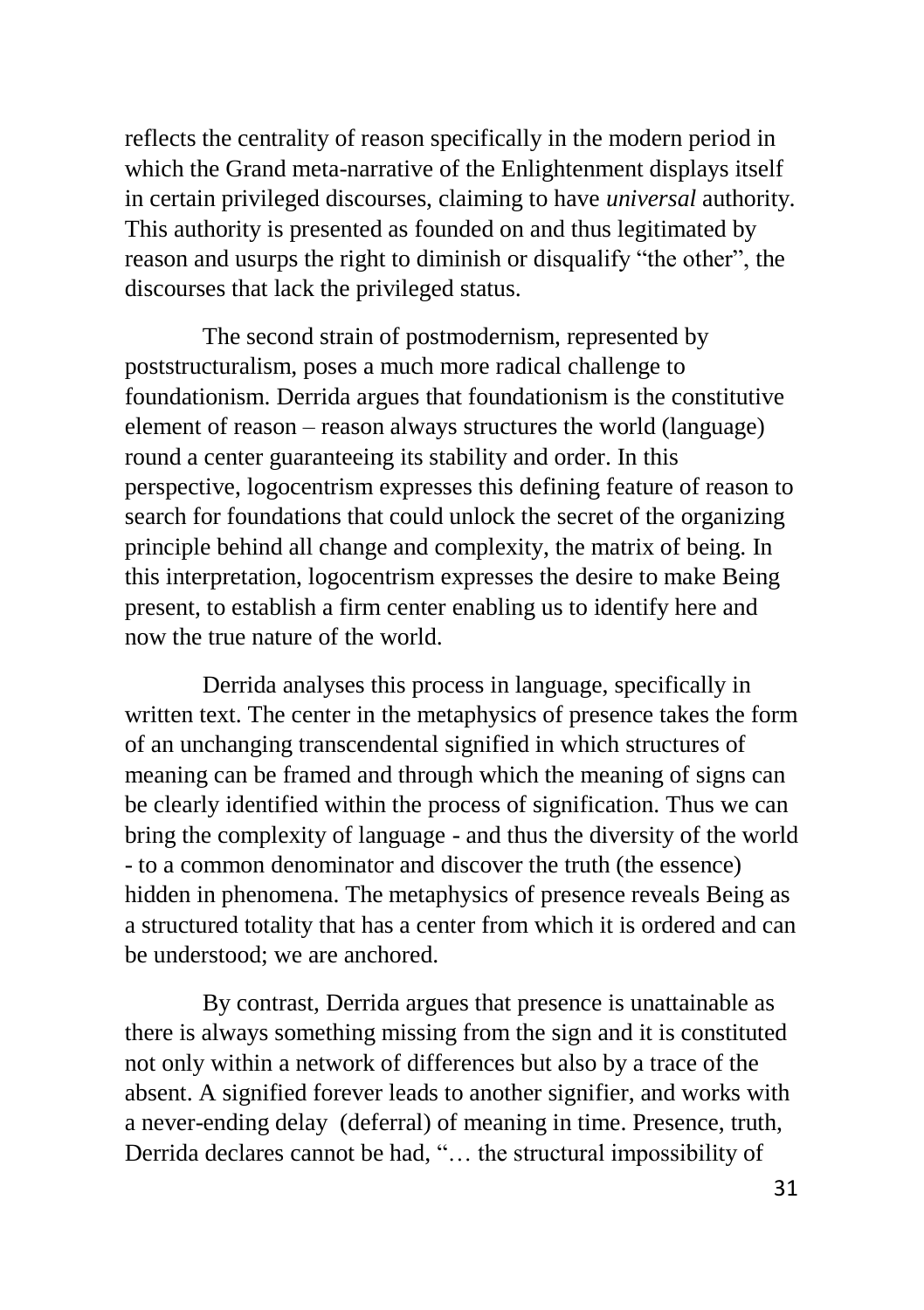limiting this network, of putting an edge on its weave, of tracing a margin that would not be a new mark" (Derrida 1981, 40). Presence, truth, always slips away and meaning is deferred *ad infinitum*. The deferral within the network of differences is expressed in Derrida's famous term '*différance'*, the play of 'hide-and-seek' in an infinite labyrinth of traces of signs. Against the hopes of logocentrism, we are faced with the predicament of *absence*. The poststructuralist technique of deconstruction thus eliminates the transcendental signified as the center of language.

Poststructuralism expels philosophy from the foundationist home in which it has been comfortably settled. But the elimination of foundationism involves, in the poststructuralist view, the elimination of the normative ambitions of philosophy and the universal ambitions of reason. All philosophy can do is to gaze in wonderment at the diversity of discoursive species, tell stories, kibitz, play with texts or symbols, undermine the authority of fixed meanings, "laugh at the solemnities of the origin" (Foucault 1984, p.79).

To sum up, Popper and Derrida have in common:

- 1) The description of the traditional epistemology / the metaphysics of Being as driven by the need for grounding.
- 2) The classification of the classical conception of reason, defined by this need for grounding (justification for Popper, the effort to make Being present for the postmodernists) as authoritarian and potentially oppressive.
- 3) The conclusion that the desired grounding cannot be had. Foundations are an illusion – an irrational instinct for Popper and the forever escaping transcendental signified for Derrida.

However, the way in which Popper and postmodernism answer the question "why cannot foundations be had?" reveals the fundamental difference between their respective philosophical positions. In a nutshell, Popper rejects justification because it is, in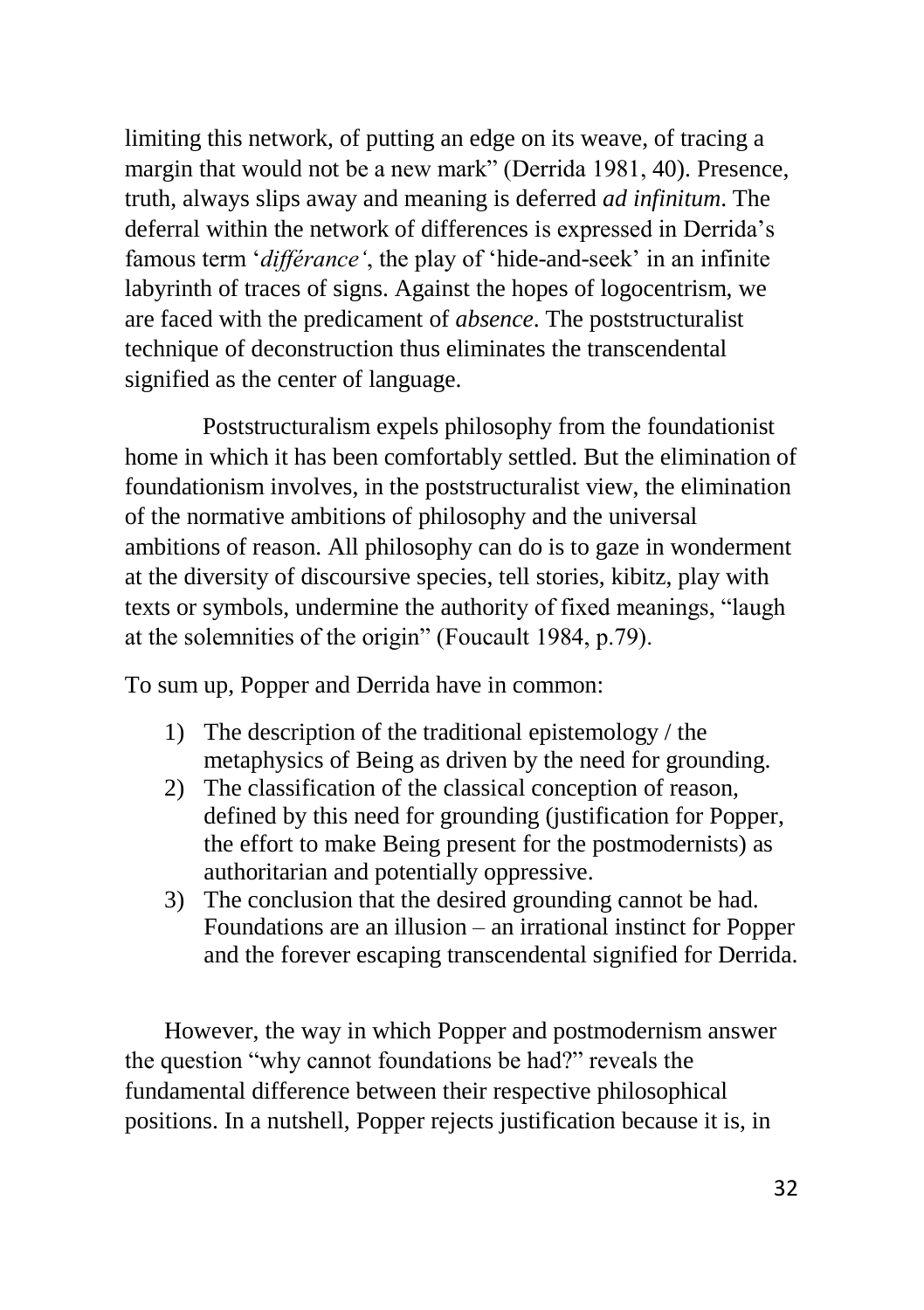his view, incompatible with rationality, whereas postmodernists reject the authority of reason.

Popper's conception of *ratio negativa* provides an alternative to be considered seriously. It discards foundationism without 'cutting off the branch Western philosophy is sitting on' - the philosophical heritage of Logos, reason. Popper regards reason as the foundation of our Western culture that should be cherished. The way critical rationalism gets rid of foundationism enables it not just to save but to boost rationality. The decision to opt for reason instead of an endless play of *différance* in which any firm (Archimedean) point of departure is forever absent is, for Popper, a moral choice. It demonstrates Popper's concern for human condition and the commitment to improve it. By developing and internalizing criticism in our thinking and acting we not only expel dogmatism that hinders the dynamic growth of knowledge, but can lessen political oppression and injustice.

It is in their political and social philosophy where Hume and Popper meet again. Despite the fact that they went in the opposite directions in their respective epistemological solutions to the problem of induction, they both stand against all types of authoritarianism and fanaticism in society. Hume criticized religious enthusiasm that, he claimed, feeds into oppressive forms of government. Popper targeted totalitarianism, based on the conviction that a privileged person or a class have knowledge of those laws which govern the future development of a society. This method leads to a dangerous dogmatic attachment to a blueprint for which countless sacrifices have been made. Hume's vision, though reflecting a different historical period, is close to the Popperian ideal of the open society. Both Popper and Hume rejected the euphoric strategies of sweeping revolutionary changes. And both supported such institutions that allow freedom of thought and encourage open discussion.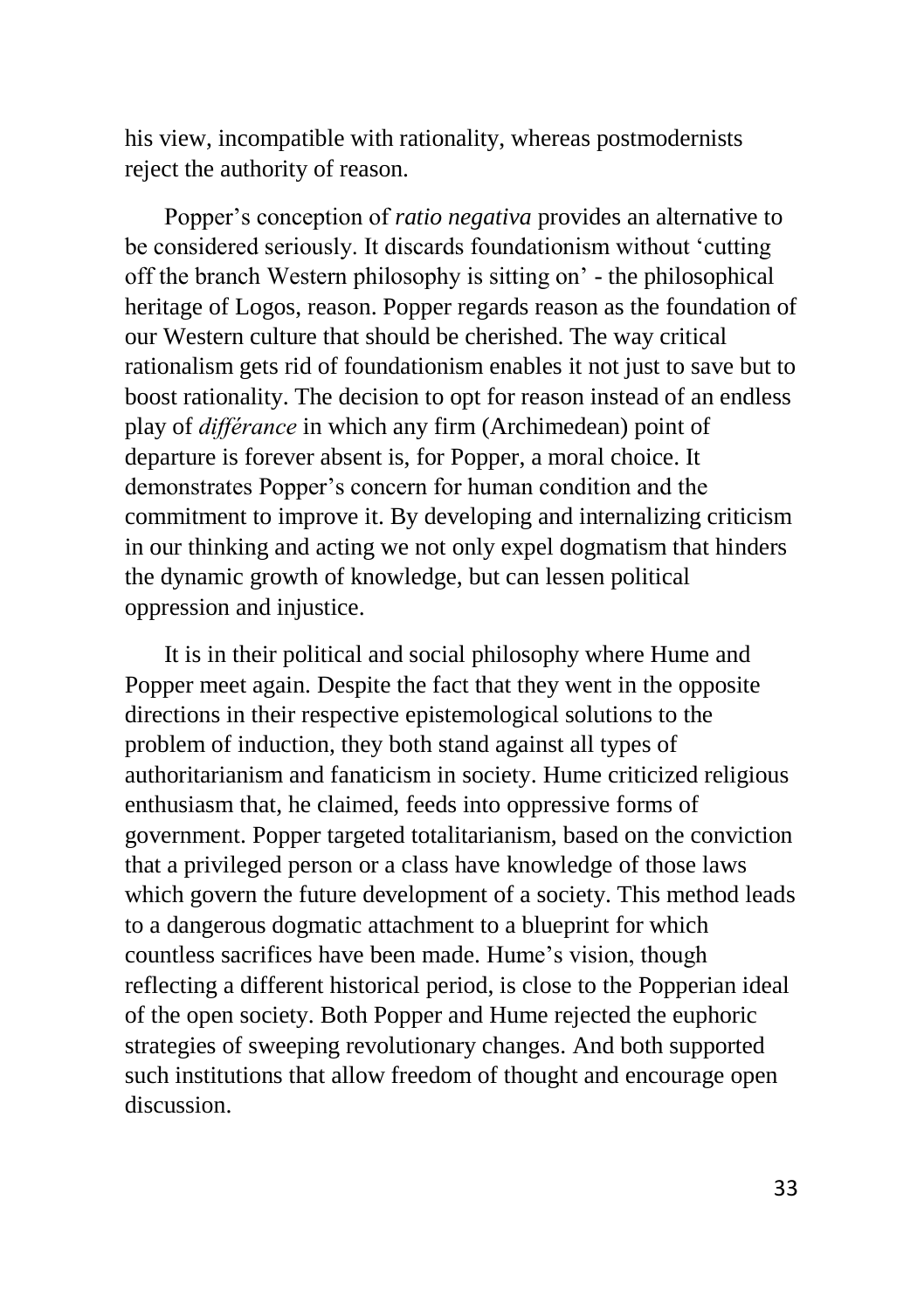#### **Resumé**

Popper challenged all forms of traditional rationalism in which reason is expected to provide good reasons (rational justification) for knowledge claims; as a solution he proposed *a vision of reason defined by its negative, falsificationist powers*. Yet this destructive role of reason carries out an *optimistic epistemological message*; through advancing bold conjectures and finding errors we discover new problems to be solved and thus make knowledge grow.

Hume came to a sceptical account regarding our inductive reasoning, but in contrast to Popper he resigned on the possibility of providing our knowledge with a rational warrant. Hume challenged the dominant claim of early modern philosophy that philosophy should draw as close to science as possible and *consistently held radically sceptical position concerning the rational foundations of science*. Strongly influenced by Pyrrhonism he accepted the weakness of human reason and advocated modesty.

*Popper was directly influenced by Hume´s critique of induction*, specifically by his arguments that it is not possible to justify by demonstrative reasoning the principle of induction, termed the uniformity principle by Hume. Popper claimed that induction is not only logically flawed but does not exist even as a way of acquiring knowledge. Through this critical confrontation with Hume Popper developed his unique conception of rationality based on the hypothetico-deductive model of cognition and the imperative of criticism.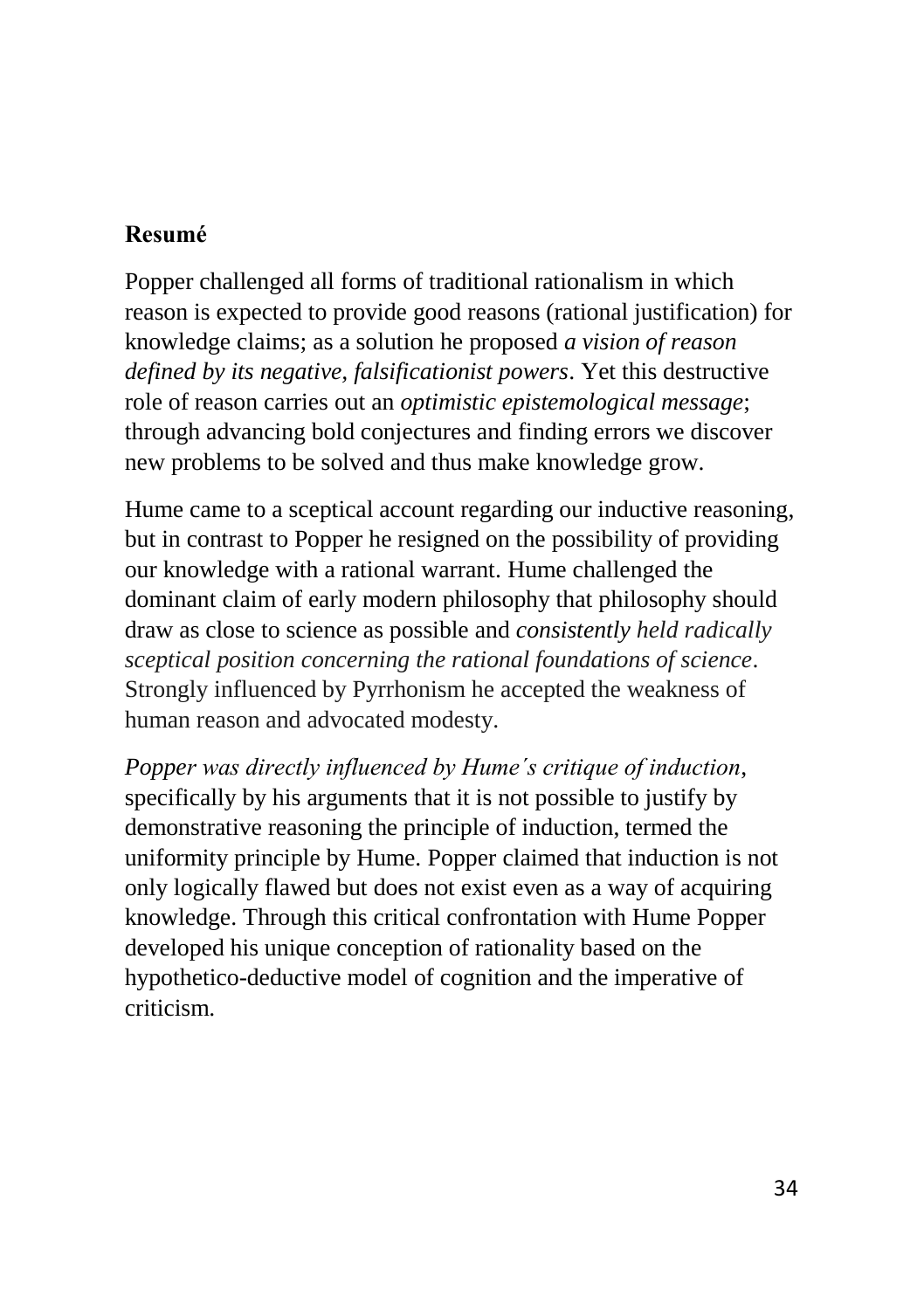My works in English dealing with various aspects of Hume's and Popper's writings (entries in bold are part of the dissertation)

**Parusniková, Z. (2016):** *David Hume, Sceptic***. Monograph. Springer, 126p.**

- **Parusniková, Z. (2018): Popper and Hume: Two Great Sceptics. In** *The Impact of Critical Rationalism: Expanding the Popperian Legacy through the Works of Ian Jarvie***. Editors Sassower, R.; Laor, N. Palgrave Macmillan, p. 207-225**.
- Parusniková, Z. (2017): *Horror Dogmatis*. In *Encouraging Openness. Essays for Joseph Agassi on the Occasion of His 90th* Birthday*.* Editors Bar-Am, N.; Gattei, S. Boston Studies in the Philosophy and History of Science. Springer Verlag, p. 27-39.
- Parusniková, Z. (2017): Reason, Science, Criticism. Joseph Agassi Interviewed on his 90th Birthday by Zuzana Parusniková. *Organon F*, Vol. 24 No. 4, p. 526-545.
- Parusniková, Z. (2016): The Devaluation of the Subject in Popper Theory of World 3. *Philosophy of the Social Sciences*, Volume 46, No. 3, 304-318.
- Parusniková, Z. (2014): Hume´s Scepticism Revisited. In *Philosophy*, Volume 89, Issue 04, p. 581-603.
- **Parusniková, Z. (2011): Criticism and Dogmatism in Popper´s Evolutionary Epistemology. In** *Knowledge, Value, Evolution***. London: College Publications. Editors Hříbek, T.; Hvorecký, J., p. 109-125.**

Parusniková, Z. (2009): Introduction (with Robert S. Cohen). In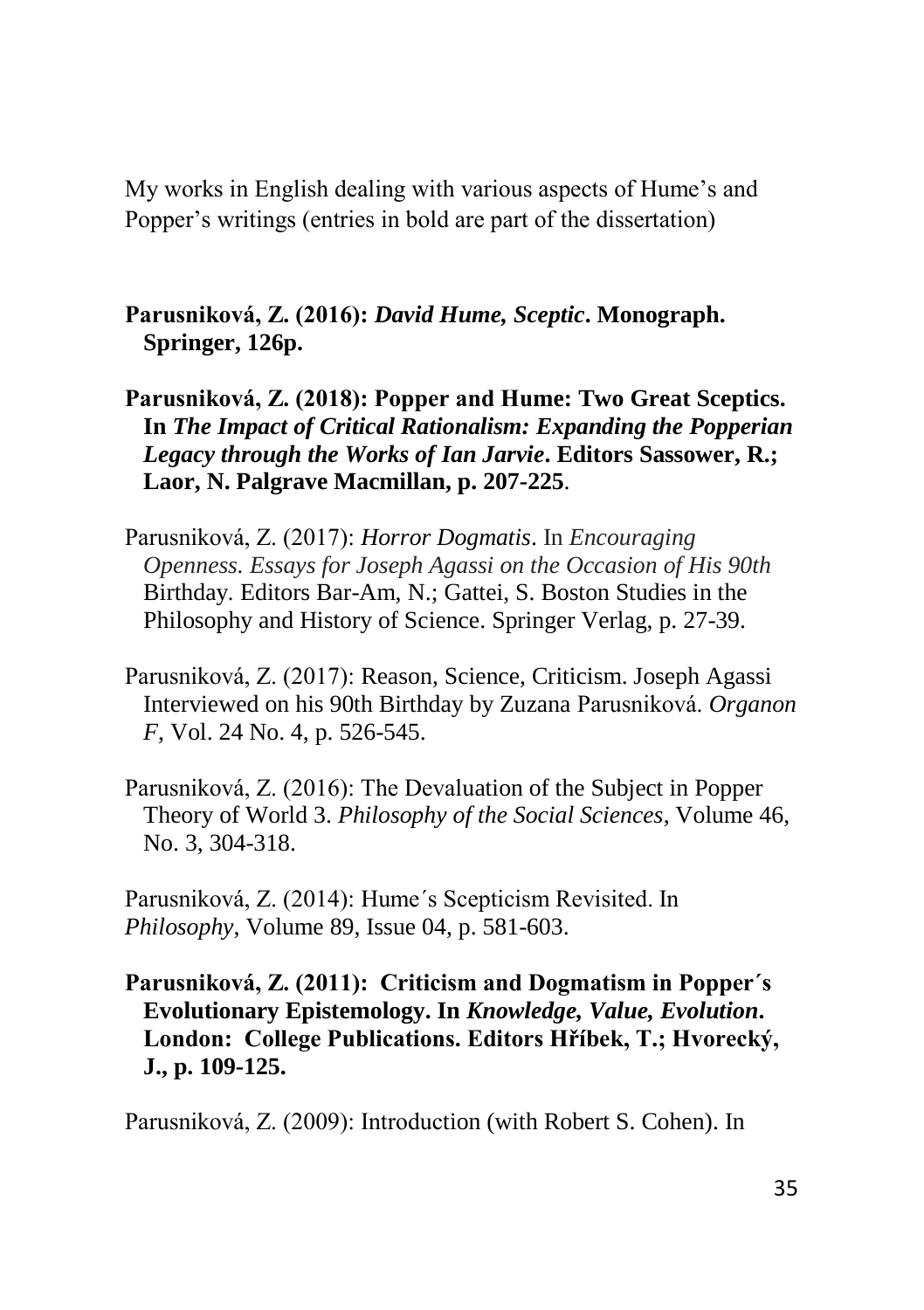*Rethinking Popper*. Editors Zuzana Parusnikova and Robert S. Cohen. Boston Studies in the Philosophy of Science. Springer Verlag, p. 1-2.

- **Parusniková, Z. (2009):** *Ratio negativa* **– The Popperian Challenge. In** *Rethinking Popper***. Editors Parusnikova, Z.; Cohen, R. S. Boston Studies in the Philosophy of Science. Springer Verlag, p. 31-47.**
- Parusniková, Z. (2008): Review Essay: *Out of Error: Further Essays on Critical Rationalism* by David Miller, *Philosophy*, Volume 83, Issue 01, January 2008, pp. 138-145.
- **Parusniková, Z. (2006): Popper and Postmodernism. Similar Targets, Different Strategies.** *Learning for Democracy***, Vol. 2, No. 1, p. 7-30.**
- Parusniková, Z. (2004): Two Cheers for Karl Popper, in *Karl Popper: Critical Assessments of Leading Philosophers*. Editor O´Hear, A. London, Routledge, p. 79-99.
- Parusniková, Z. (1993): Against the Spirit of Foundations: Postmodernism and David Hume. *Hume Studies*, Vol. XIX, No. 1, pp. 1-17.
- Parusniková, Z. (1992): Is a Postmodern Philosophy of Science Possible? *Studies in History and Philosophy of Science*, Vol. 23, No. 1, pp. 21-37.
- Parusniková, Z. (1990): Popper's World 3 and Human Creativity, *International Studies in the Philosophy of Science*, Vol. 4, No. 3, pp. 263-269.
- Parusniková, Z. (1990): Varieties of Scientific Realism Metaphysics or Common Sense? *Acta Analytica*, No 6, pp. 163- 172.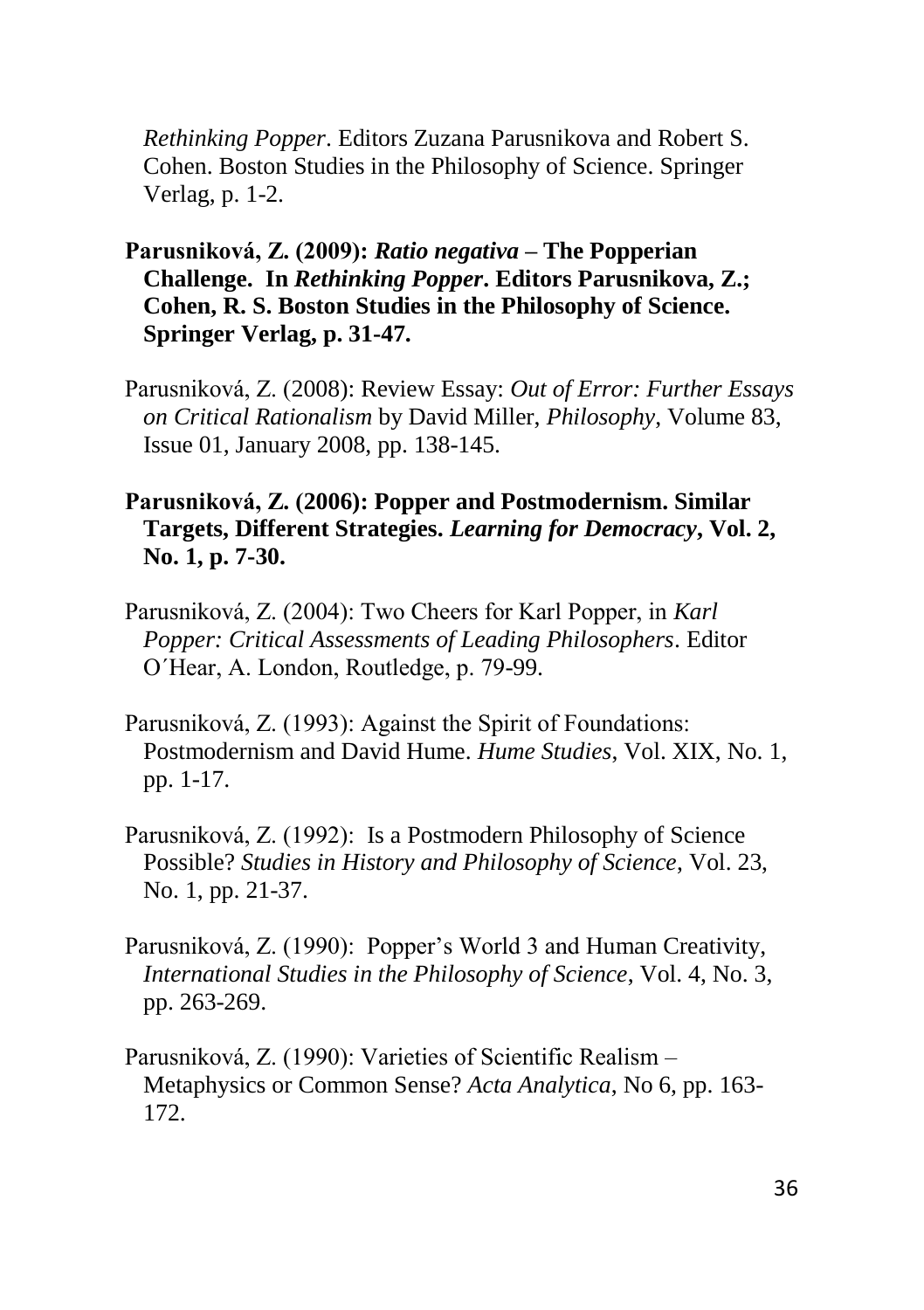Bibliography used in the theses

- Agassi, J. 1975. *Science in flux*. Dordrecht/Boston: Reidel.
- Agassi, J., & Ian C. Jarvie (eds.) 1987. *Rationality: the critical view*. Dordrecht: Martinus Nijhoff.
- Annas, J. and J. Barnes (eds.) 2000. *Sextus Empiricus: Outlines of scepticism*. Cambridge: Cambridge University Press.
- Barnes, J. 1998. The beliefs of a Pyrrhonist. In ed. M. Burnyeat and M. Frede, 1998, 58-92.
- Bayle, P. 1991 [1702]. *Historical and critical dictionary*. *Selections*. Trans.and ed. R. Popkin. Indianapolis, Cambridge: Hackett.
- Blackburn, S. 2008. *Hume*. London: Granta Publications.
- Burnyeat, M., (ed.) 1983. *The skeptical tradition*. Berkeley, CA: University of California Press.
- Burnyeat, M. 1998. Can the sceptic live his scepticism? In ed. M. Burnyeat and M. Frede, 1998, 25–57.
- Burnyeat, M and M. Frede (eds.) 1998. *The Original Sceptics: A Controversy*. Indianapolis: Hackett Publishing Company.
- Derrida, Jacques.1981. Transl. A. Bass. *Positions*. Chicago: The University of Chicago Press.
- Descartes, R. 1979 [1637]. *Discourse on the Method*. In *Descartes Philosophical Writings*. Translated and edited by E. Anscombe and P. Geach. Sunbury-on-Thames: Nelson University Paperbacks.
- Dobbs, B.J.T. 2002. *The Janus faces of genius: The role of alchemy in Newton's thoughts*. Cambridge: Cambridge University Press.
- Fogelin, R. 1983. The tendency of Hume's scepticism. In ed. M. Burnyeat, 1983, 397–412.
- Foucault, M. 1984. Nietzsche, Genealogy, History. In ed. P. Rabinow, *The Foucault Reader*, 76-101. New York: Pantheon Books.
- Garrett, D. 2004. A small tincture of Pyrrhonism. Skepticism and naturalism in Hume's science of man. In ed.W. Sinnott-Armstrong, 2004, 68-99.
- Garrett, D. 1997. *Cognition and commitment in Hume's philosophy*. Oxford: Oxford University Press.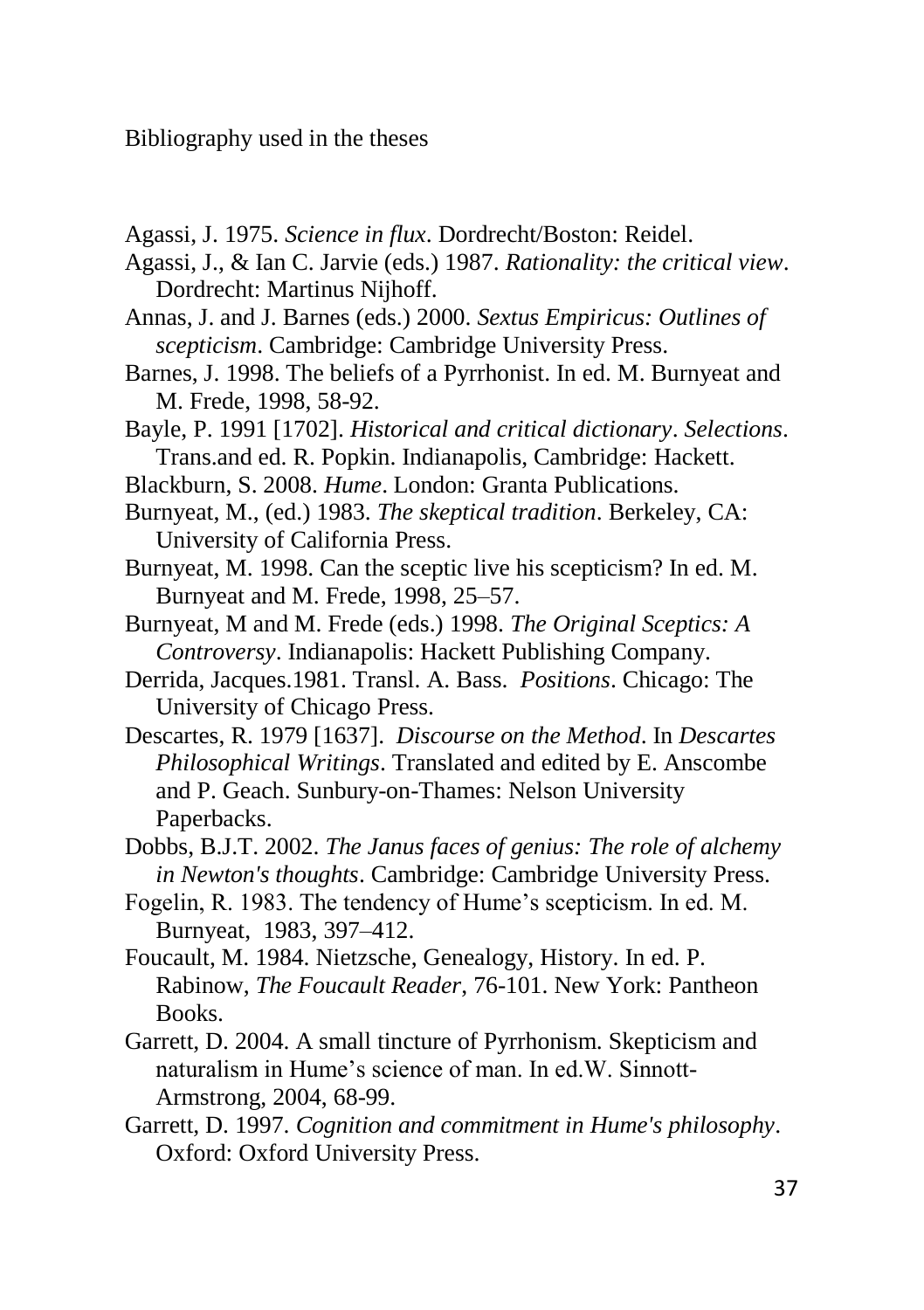- Gillies, D. 1993. *Philosophy of science in the twentieth century: four central themes*. Oxford: Blackwell.
- Hacohen, M. H. 2000. *Karl Popper. The Formative Years, 1902 – 1945*. Cambridge: Cambridge University Press.
- Hankinson, R. J. 1998. *The Sceptics*. London & New York: Routledge.
- Huet, P. D. 1725 [1723]. *A philosophical treatise concerning the weakness of human understanding*. London: Gysbert Dommer.
- Hume, D. 1981 [1739]. *A Treatise of Human Nature* L.A. Selby-Bigge (ed), revised by P.H. Nidditch. Oxford: Clarendon Pres. Abbreviation **T** used in the text.
- Hume, D. 2005 [1748]. *An Enquiry Concerning Human Understanding*. L.A. Selby-Bigge (ed), revised by P.H. Nidditch Oxford: Clarendon Press. Abbreviation **E** used in the text.

Hume, D. 2008. *Selected Essays*. Oxford: Oxford University Press.

- Husserl, E. 1970. *The crisis of european science and transcendental phenomenology*. Transl. Carr, D. Evanston: Northwestern University Press.
- Kuhn, T. S. 1970. Logic of Discovery or Psychology of Research? In Lakatos and Musgrave 1970.
- Lakatos, I. (ed). 1968. *The Problem of Inductive Logic.* Amsterdam: North-Holland Publishing Company.
- Lakatos, I. 1970. Falsification and the Methodology of Scientific Research Programmes. In Lakatos and Musgrave 1970.
- Lakatos, I. and A. Musgrave (eds). 1970 (1982). *Criticism and the Growth of Knowledge.* Cambridge: Cambridge University Press.
- Miller, David. 1994. *Critical Rationalism. A Restatement and Defence*. Chicago and La Salle: Open Court.
- Millican, P. 2007a. Against the 'New Hume'. In eds. R. Read and K.A. Richman 2007, 211-253.
- Millican, P. 2007b. Humes old and new: four fashionable falsehoods, and one unfashionable truth. In *Proceedings of the Aristotelian Society Supplementary Volume LXXXI*, 163-199.
- Montaigne, M. 1993 [1580]. *An apology for Raymond Sebond.* Trans. M.A. Screech. London: Penguin.
- Morrison, T. 2011. *Isaac Newton's Temple of Solomon and his reconstruction of sacred architecture*. Basel: Birkhäuser.